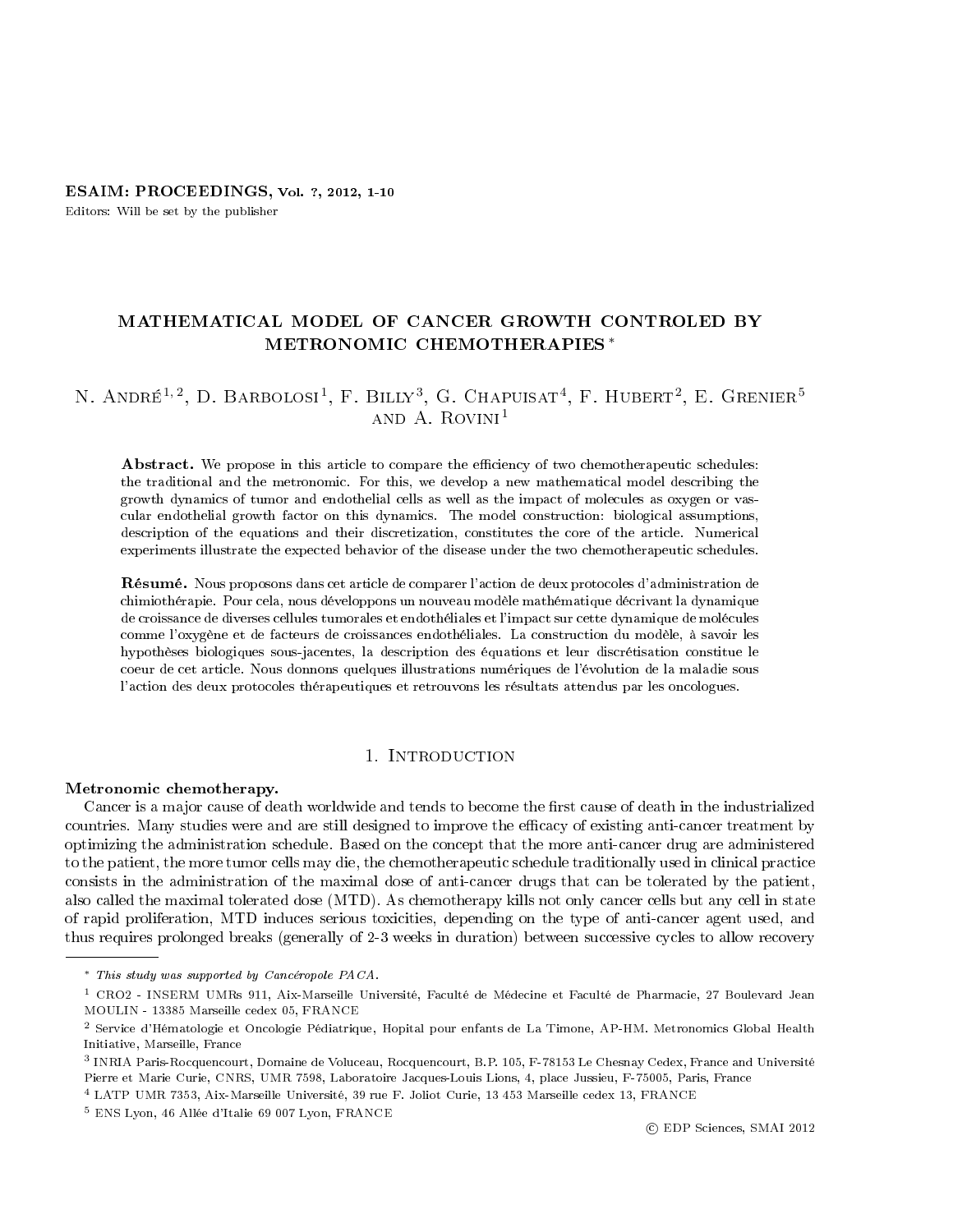from the harmful side effects but also time for cancer tissue to eventually resume growth. Moreover, in the long term, MTD efficacy can be hampered by the propensity of cancer cells to develop resistance to the drug. Hence, toxicity as well as the possible emergence of resistance are main disappointing issues with such chemotherapeutic schedule. In a search for new targets as well as new strategies to fight cancer, Judah Folkman's works on tumor angiogenesis at the beginning of the 70's brought outstanding biological knowledge about tumor biology and initiated a pioneer switch in treatment thinking. Indeed, these works showed that angiogenesis, the process of new blood vessel formation, plays a central role in both local tumor growth and distant metastasis [22, 23]. Therefore, it has become increasingly evident that agents which interfere with blood vessel formation also block tumor progression. Although promising results were initially obtained with such anti-angiogenic treatments, clinical data suggest resistance to these drugs is a very real problem. A new alternative arose in 1991 when R. Kerbel suggested that anti-cancer agents may be able to target tumor vasculature [34]. Then, Klement et al. [36] and mainly Browder et al. [11] showed that a more frequent, regular and lower-dose therapy, administered at one-third of the MTD, had highly anti-angiogenic and anti-tumor effects on several mouse tumor cell lines. This kind of approach was then termed metronomic by Hanahan et al. [28]. Such a protocol, that consists in the frequent, even daily, administration of chemotherapeutics at doses signicantly below the MTD, with no prolonged drug-free breaks, seems to inhibit tumor growth primarily through anti-angiogenic mechanisms while significantly reducing undesirable toxic side effects. Both, resistant or not, tumors cells eventually get killed [1, 48]. Recent findings suggest that metronomic chemotherapy might also restore anti-cancer immune response and induce tumor dormancy [48]. Nowadays, there is real clinical needs for dening the best schedule of drug administration and related parameters (doses of agent, choice in combination, treatment duration...).

Resorting to mathematical modeling appears as a good way to help clinicians to design optimal administration schedules, for instance by generating hypotheses to explain the effect of metronomic chemotherapies on the vascular network and by performing optimization numerical simulations.

# Mathematical models.

Efficient cancer therapy requires a throughout and upgraded understanding of cancer biochemistry, pharmacology, kinetics and clinics. By using mathematical models, numerous authors have attempted for several years to manage all the available information in order to optimize cancer therapy ( [25]). To optimize drug efficacy, both drug amounts (intensification) and administration schedule (densification) should be determined to ensure a desired rate of tumor cell kill with acceptable toxicity. Twenty years ago, the group of D. Barbolosi and A. Illiadis developed a mathematical model able to calculate densified administration protocols [3, 31]. Their approach has been validated through two pioneer works; in [41] they illustrate how such approach may assist to design a phase I trial in oncology, in [53] they report a phase I clinical trial including twenty patients with metastatic breast cancer whose treatment were driven/optimized by a mathematical model. The model consists in a Gompertz model with a death term that represented the cytotoxic action of the chemotherapeutic agent. Pharmacokinetic (PK) and pharmacodynamic (PD) models are used for the cytotoxic action of the chemotherapeutic agents on the cancer cells and for the hematological toxicities. We also can mention few optimization problems analyzed to determine optimal drug infusion schedules taking into account drug toxicity [6, 7, 19, 37, 4446, 51]. Note that these articles studied the optimization of one anti-cancer therapy (chemotherapy, anti-angiogenic therapy, ...) or of combination of several ones. In order to be more "realistic" such optimization problems can not rely on simple Gompertz law for tumor growth and require more sophisticated model taking into account angiogenic process. Among the models of angiogenesis, let us mention the pioneer works made by the group of J. Folkman [22, 23, 26, 27] since the beginning of the seventies. Several complex models of angiogenesis were then developed, for instance in  $[2, 12-17, 35, 47, 49]$ . Such angiogenesis models were also coupled to tumor growth models in order to study the tumor vascular growth stage, for instance in  $[8, 10, 12, 18, 30, 47, 50, 55]$ . In  $[8]$ , to study the effects of an anti-angiogenic therapy on tumor growth, the authors coupled, via the concentration of oxygen, the avascular tumor growth model developed by Bresch et al. in [9] with a new multiscale PDE model of angiogenesis. This angiogenesis model accounts for endothelial cell (cells that constitute blood vessel inner wall) density and for pro- and anti-angiogenic agent concentrations. Endothelial cells were assumed to be in two different states, that can be named active and non active, according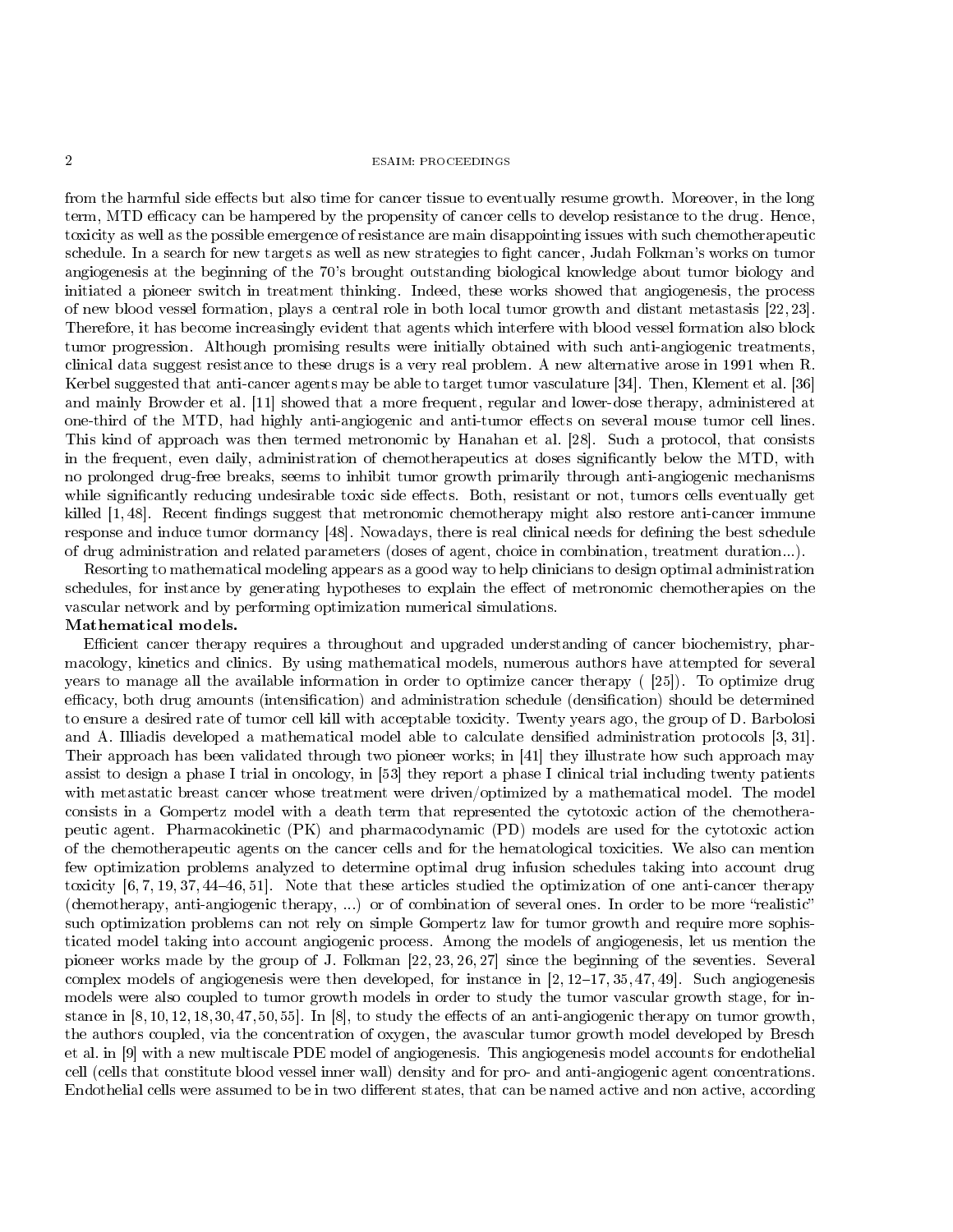to their ability to respond to pro-angiogenic signals emitted by quiescent tumor cells. Thus active endothelial cells were assumed to proliferate and migrate in the direction of the gradient of pro-angiogenic concentration, i.e. towards the tumor mass, whereas active endothelial cells were supposed not to proliferate nor migrate but to constitute the wall of efficient blood vessels, source of oxygen. Non active endothelial cells were assumed to be able to be active whereas the inverse was assumed to be impossible, i.e. active endothelial cells could not become non active. By means of this model, Billy et al. analyzed the effects on the vascular network, and so on tumor growth, of several treatment schedules of an anti-angiogenic therapy consisting in promoting the secretion of an anti-angiogenic agent by tumor cells.

Few works exist on the metronomic schedules modeling. Hahnfeldt et al. [26] developed in 2003 a two population ODE model to compare the efficiency of "conventional" and metronomic chemotherapies. The authors considered two cancer cells populations differing by their sensitivity to chemotherapy. Cells of these populations were supposed to proliferate, to gain or loose sensitivity by transiting from one population to the other, and to die due to chemotherapeutic action. Hahnfeldt et al. analyzed several perfusion schedules including a metronomic one and concluded that this one led to better decrease of the tumor size than the other ones.

Majumder and co-workers [39, 40, 42] compared the effects of metronomic chemotherapy to conventional chemotherapy infusion schedules by means of discrete models. For instance, in [39] the authors developed a discrete model (defined on a point grid) that includes the tumor system, the microvasculature system, and the nearby blood vasculature system. This model also takes into account a tumor angiogenic factor and bronectin that are known to guide the endothelial cell motion. At each point of the grid and for each time step, the microvascular cell diameter is given by a discrete equation that depends on the probabilities of an individual endothelial cell to move on the nearby points of the grid. The time evolution of the tumor mass was supposed to depend on the microvascular cell diameter at the tumor site. This model enabled to compare the conventional maximum tolerable dose (MTD) strategy with the metronomic one. The authors concluded that metronomic chemotherapy was more efficient to control tumor growth than the maximum tolerable dose chemotherapeutic strategy. In [42], the authors considered two types of tumor cells, i.e. resistant and sensitive to the drug, and the clearance rate of the excretory system that is known to influence the drug concentration and so to influence its toxicity.

The impact of metronomic chemotherapy and conventional chemotherapy on both metastatic and primary tumors, is investigated in [5] by means of a structured transport equation endowed with non local boundary condition. The tumor growth speed, they used was inspired by [27].

For an unresectable glioblastoma, a phenomelogical mathematical model is proposed in [21] able to take into account a classical MTD (Maximum Tolerated Dose) chemotherapy regimen (whose primary targets are the tumor cells) as well as a metronomic chemotherapy regimen (whose primary targets are the tumor endothelial cells) for the administration of Temozolomide (Temodal) in order to compare the effectiveness of these two types of protocols. The model is built from 5 natural hypotheses: without treatment the tumor growth follows a Gompertz model, endothelial cells are more sensitive to temozolomide than cancer cells, the anti-angiogenic effect blocks tumor growth, endothelial cells are genetically stable and thus don't develop resistance to temozolomide, the main chemotherapeutic is due to drug resistance; thus in particular this model of tumor growth take into account this resistance.

As far as the resistance problem is concerned, let us mention the works of [24, 32, 33, 52]. For instance, Jackson et al. [33] developed a PDE model that describes the chemotherapeutic response of a sphericallysymmetric tumor composed of two types of cells differing by their drug sensitivity. The tumor vasculature is indirectly taken into account through the prescribed blood concentration of drug and through the spacedependent rate of blood-tissue transfer of this drug. The authors analyzed the effect of several drug infusion schemes (bolus vs continuous infusion) on the two tumor cell populations. They also analyzed the effect of the vascular distribution on the tumor chemotherapeutic response. Later, Jackson et al. [32] extended this study to asymmetric tumors and included into the model a more mechanistic modeling of the tumor vasculature by considering the density of effective vessels as a dynamic variable of the model.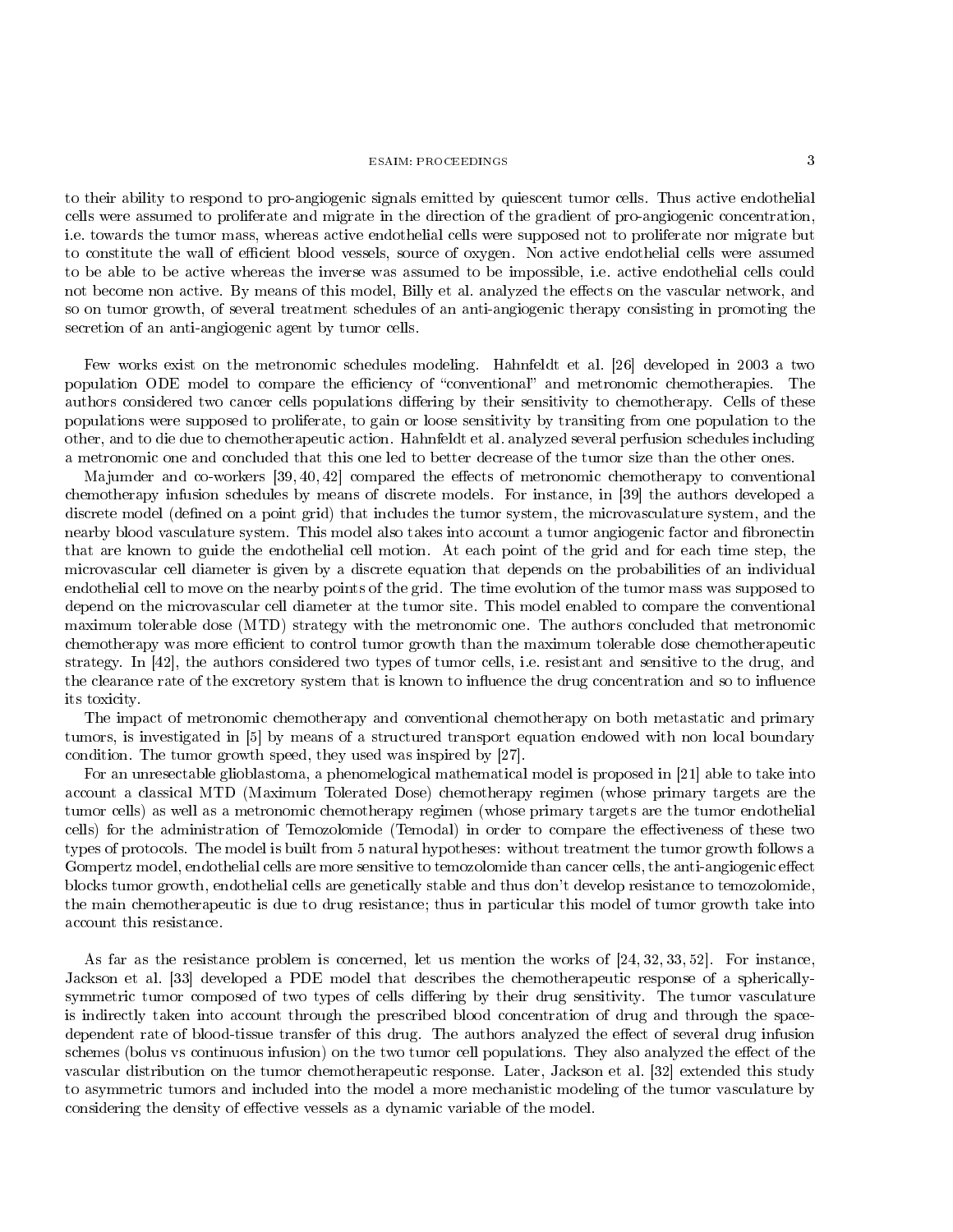**Outline.** We present a unified continuous PDE model, able to handle both conventional chemotherapies with their problems of resistance and metronomic schedule with their anti-angiogenic effect. This model, derived from [8] study the combined dynamics of proliferant tumor cells, quiescent tumor cells, dead cells, normal cells with the endothelial cells (active or non active). The influence of oxygen, angiogenic factors and chemotherapy drugs on these cells is investigated.

This paper is organized as follows: Section 2 presents the biological assumptions we made and the resulting equations; rules that have to be respected by the model are summarized in paragraph 2.4; finally the numerical illustrations constitute Section 3 and the conclusion stands in Section 4 together with a discussion.

# 2. Construction of the model

# 2.1. Biological hypotheses

At first, the tumor cells divide continuously, we call them proliferating and the resulting tumor consumes nutrients and oxygen brought by the blood and lumph pre-existing systems. During this phase, termed avascular, tumor is off a few millimeters and is rarely detected by medical imaging. When it reaches a diameter of 2-3 mm, nutrient intakes and oxygen become insufficient so that a portion of proliferating tumor cells stop their division and enter in a quiescent state. This is called hypoxia when oxygen tension [pO2] is less than 2.5mmHg. Note that quiescent tumor cells may die if hypoxia is to high. For further growth, the tumor stimulates endothelial cells (ECs) forming the walls surrounding blood vessels, through secretion of "pro-angiogenic" factors, foremost among which VEGF to develop neovascularization. These compete with those so-called "anti-angiogenic" factors naturally present in the body and secreted in response to the abnormal presence of pro-angiogenic factors. These factors take over, active the division of endothelial cells that migrate to the area of secretion of VEGF to form the neo-vasculature. These new blood vessels differ from the physiological vasculature; they are dense and irregular, some of them may be non-active. Therefore quiescent tumor cells within the tumor may become again proliferating as soon as the concentration of oxygen is again sufficient.

Non active ECs proliferate and become active when the number of ECs point is large enough. Tumor cells as well as dead cells can destroy ECs in the neighborhood of the tumor (hence a potential decline in the supply of O2). Dead cells are gradually eliminated by macrophages arriving via the blood vessels.

The chemotherapy is a cytotoxic agent supposed to kill all proliferating cells (tumor cells and endothelial cells). In contrast to ECs, tumor cells can develop resistance to chemotherapy, depending on the amount of drug already administered (cumulative drug dose).

# 2.2. Equations

All the variables of the model depend on time t and space  $x \in \mathbb{R}^d$  with  $d = 2$  or  $d = 3$ .

The variables appearing in the model are directly linked to the biological entities we considered, i.e.

 $o_2$ : Tissue relative concentration (in [0; 1]) of oxygen.

 $A_{na}$ : Angiogenic balance between pro- (VEGF,...) and anti- (angiostatin, ...) angiogenic factors.  $EC_a$ : Active EC density.

 $EC_{na}$ : Non active EC density.

- p: Proliferant tumor cell density.
- q: Quiescent tumor cell density.
- m: Viable healthy cell density.
- D: Dead cell density coming from the tumor as well as the healthy tissue.
- v: Velocity of cell moving linked to cell proliferation.
- p: Pressure linked to cell proliferation.
- C: Chemotherapeutic agent (cytotoxic) pulsed concentration.

Figure 1 summarizes the principle of the dynamics.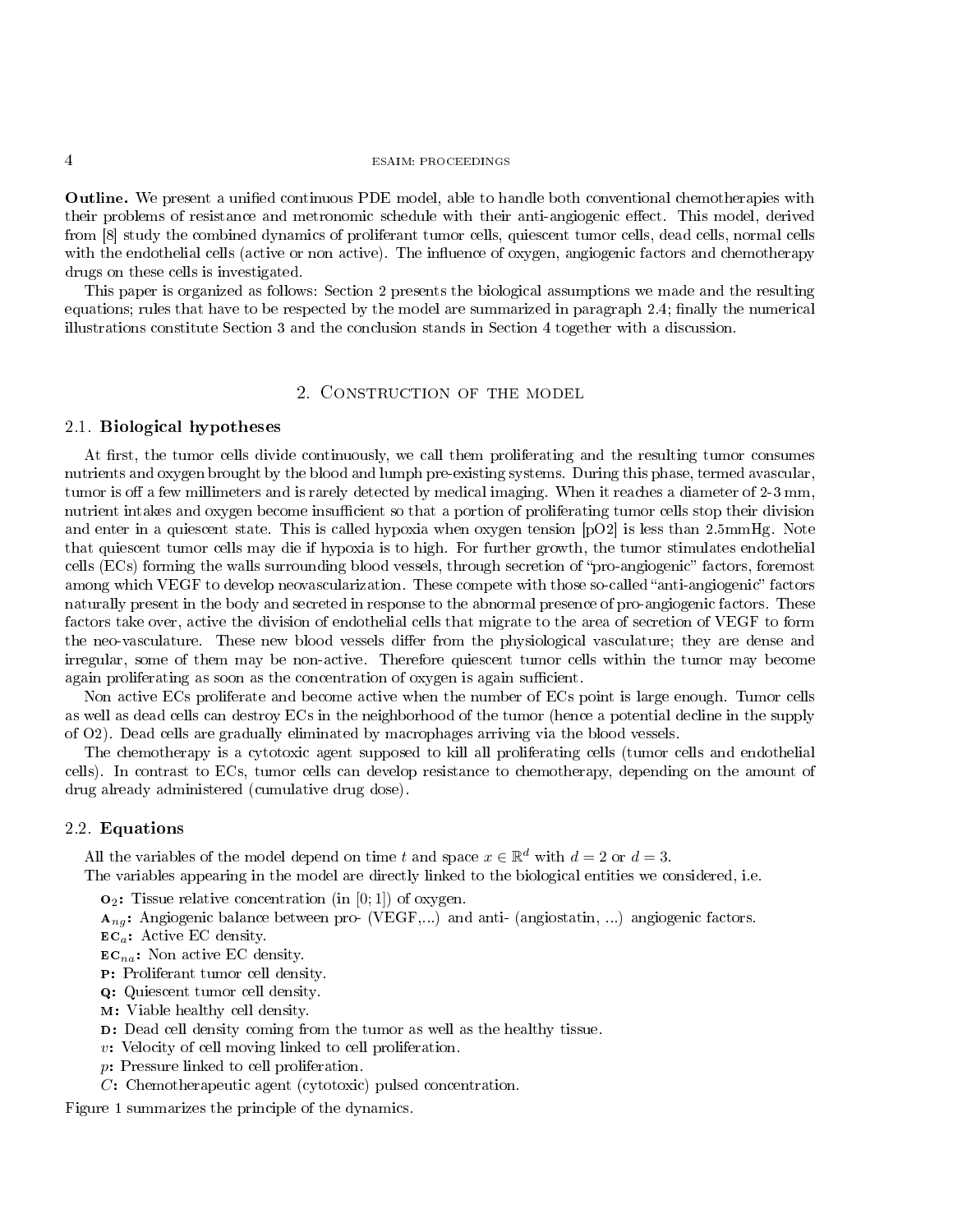

Figure 1. The model principle. The dynamics of cancer cells is linked to the presence of nutrients (oxygen). In case of hypoxia, they activate angiogenic factors. These angiogenic factors act on the dynamics of endothelial cells. These endothelial cells in turn act on the dynamics of oxygen. The growth of cancer cells induces finally a transport of both cancer cells and normal cells.

Oxygen. Oxygen is supposed to diffuse in the surrounding tissue from the functional blood vessels represented by active ECs. It is also assumed to disappear because of natural degradation. The cell consumption is neglected and the concentration is maintained at a maximal fixed value  $\mathcal{O}^{max}_{2}$  in the active blood vessel. We assume that the time scale associated to oxygen diffusion is very small compared to the one of cell division, so that the oxygen dynamics is governed by a quasi-static equation:

$$
0 = D_0 \Delta \mathbf{O}_2 - \delta_0 \mathbf{O}_2 + \delta_0 \mathbf{O}_2^{max} \mathbf{E} \mathbf{C}_a \tag{1}
$$

where  $D_0$  is the diffusion rate,  $\delta_0$  the degradation rate. The quantities  $D_0$ ,  $O_2^{max}$  and  $\delta_0$  are assumed to be constant and positive.

Angiogenic balance. The angiogenic balance resumes the effects of pro- and anti- angiogenic factors. We supposed that they diffuse in the tissue. They are produced by quiescent tumor cells at a constant rate, and are naturally eliminated. As we did with oxygen, we assumed that the dynamics of angiogenic factors is also governed by a quasi-static equation:

$$
0 = D_{\mathbf{v}} \Delta \mathbf{A}_{ng} + \alpha_{\mathbf{v}} \mathbf{Q} - \delta_{\mathbf{v}} \mathbf{A}_{ng} , \qquad (2)
$$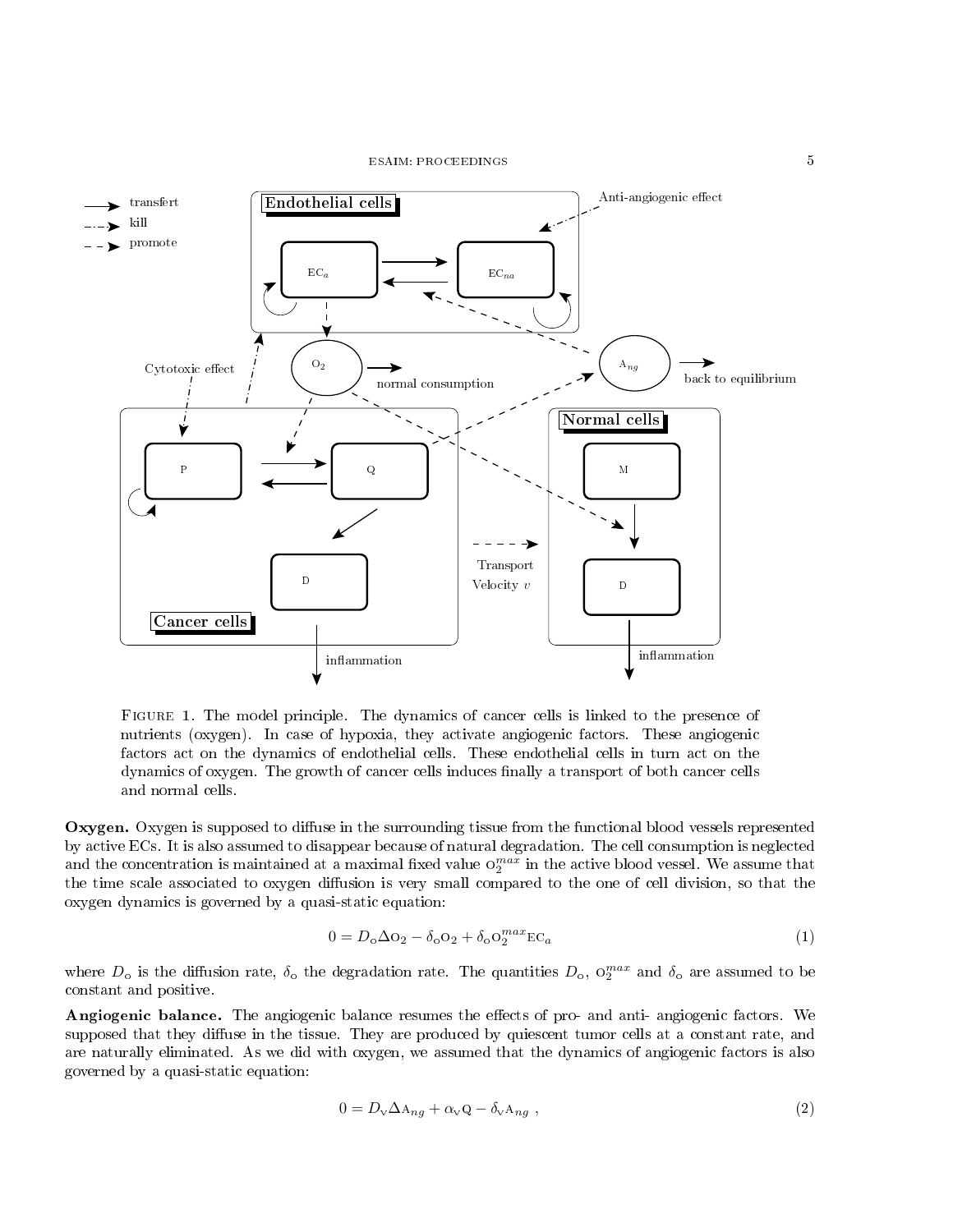where  $D_v$  is the diffusion rate,  $\alpha_v$  the excretion rate by quiescent tumor cells Q,  $\delta_v$  the degradation rate. The quantities  $D_{v}$ ,  $\alpha_{v}$  and  $\delta_{v}$  are assumed to be constant and positive.

**Active ECs.** Active ECs are assumed to diffuse in the tissue. Part of them may become non active as soon as angiogenic factors reached a given threshold  $s_{A_{ng},E}$ . Non active ECs are supposed to stabilize, i.e. to become active as soon as the total ECs density was higher than a given threshold ecmin. These cells are also supposed to disappear due to necrotic and tumor cells local dominance. Active ECs are to recolonize slowly the space in case of low ECs density. Thus, the evolution of the active EC density is given by:

$$
\partial_t \mathbf{E} \mathbf{C}_a = D_{\mathbf{E} \mathbf{C}} \Delta \mathbf{E} \mathbf{C}_a + \mu_{stab} \mathbf{1}_{\mathbf{E} \mathbf{C}_{na} + \mathbf{E} \mathbf{C}_a > \mathbf{E} \mathbf{C}_{\min}} \mathbf{E} \mathbf{C}_{na} - (\beta_{\mathbf{P}, \mathbf{E} \mathbf{C}_a} \mathbf{P} + \beta_{\mathbf{Q}, \mathbf{E} \mathbf{C}_a} \mathbf{Q} + \beta_{\mathbf{D}, \mathbf{E} \mathbf{C}_a} \mathbf{D}) \mathbf{E} \mathbf{C}_a - \mu_{inst} \mathbf{S}ig(\mathbf{A}_{ng}, r_{\mathbf{A}_{ng}, \mathbf{E} \mathbf{C}}, \mathbf{S}_{\mathbf{A}_{ng}, \mathbf{E} \mathbf{C}}) \mathbf{E} \mathbf{C}_a + \alpha_{recol} \mathbf{E} \mathbf{C}_a (1 - (\mathbf{E} \mathbf{C}_{na} + \mathbf{E} \mathbf{C}_a)) ,
$$
\n(3)

where  $D_{\text{EC}}$  represents the diffusion coefficient,  $\mu_{stab}$  the constant transition rate from non active to active ECs,  $\beta_{\rm p,EC_a},\beta_{\rm Q,EC_a},\beta_{\rm p,EC_a}$  the elimination rates due to necrotic and tumor cell local dominance,  $\alpha_{recol}$  the proliferation rate,  $\mu_{inst}\tilde{Sig(A_{ng},r_{A_{ng},EC},s_{A_{ng},EC})}$  the transition rate from non active to active ECs where  $\mu_{inst}$  is assumed to be constant, and where the function Sig is defined by:  $Sig(w, y, z) = \frac{w}{1 + e^{-y(w-z)}}$ 

Non active ECs. As said before, we assume that non active ECs derived from active ECs as soon as angiogenic factors reach a threshold  $s_{A_{ng},EC}$ . They begin to proliferate until the total EC density reach a maximal value  $EC_{\text{max}} = 1$ . Non active EC loss is supposed to be induced by stabilization into active ECs, by elimination due to necrotic and tumor cell local presence and by the cytotoxic effect of the chemotherapy. Thus non active EC density follows the equation:

$$
\partial_t \mathcal{E} \mathcal{C}_{na} = \alpha_{\mathcal{E}\mathcal{C}} \mathbf{1}_{\mathcal{A}_{ng} > s_{\mathcal{A}_{ng},\mathcal{E}\mathcal{C}}} \mathcal{E} \mathcal{C}_{na} \left( 1 - (\mathcal{E} \mathcal{C}_{na} + \mathcal{E} \mathcal{C}_a) \right) + \mu_{inst} \mathcal{S}ig(\mathcal{A}_{ng}, r_{\mathcal{A}_{ng},\mathcal{E}\mathcal{C}}, s_{\mathcal{A}_{ng},\mathcal{E}\mathcal{C}}) \mathcal{E} \mathcal{C}_a
$$
  
\n
$$
- \mu_{stab} \mathbf{1}_{\mathcal{E}\mathcal{C}_{na} + \mathcal{E}\mathcal{C}_a > \mathcal{E}\mathcal{C}_{\min}} \mathcal{E} \mathcal{C}_{na} - (\delta_{\mathcal{E}\mathcal{C}} + \beta_{\mathcal{P},\mathcal{E}\mathcal{C}_{na}} \mathcal{P} + \beta_{\mathcal{Q},\mathcal{E}\mathcal{C}_{na}} \mathcal{Q} + \beta_{\mathcal{D},\mathcal{E}\mathcal{C}_{na}} \mathcal{D}) \mathcal{E} \mathcal{C}_{na}
$$
(4)  
\n
$$
- \eta_{\mathcal{E}\mathcal{C}} (\mathcal{C}(t) - \mathcal{C}_{\min,\mathcal{A}\mathcal{A}})^+ \mathcal{E} \mathcal{C}_{na}
$$

where  $\alpha_{\rm EC}$  represents the proliferation rate,  $\mu_{inst}$  the destabilization rate,  $\mu_{stab}$  the stabilization rate,  $\beta_{\rm P,EC_{na}},$  $\beta_{\text{\tiny Q,EC}_{na}}$  and  $\beta_{\text{\tiny D,EC}_{na}}$  the loss rates due to tumor cell presence,  $\delta_{\text{\tiny EC}}$  the natural decay rate and  $\eta_{\text{\tiny EC}}$  the cytotoxic effect rate. The function  $Sig$  is previously defined.

Note that for both ECs, the migration under growing tumor pressure has been neglected.

Tumor cells. We distinguish among the tumor cells, the proliferant and the quiescent cells. Proliferant cells divide with a constant rate  $\alpha_{\rm P}$  and are supposed to become quiescent if the oxygen level falls below a given threshold  $h_{\text{PQ}}$ . Quiescent tumor cells are supposed to become proliferant if the oxygen level exceeds a given threshold  $h_{\text{QP}}$  or to die of the oxygen level falls below a given threshold  $h_{\text{Q}p}$ . Tumor cell proliferation and death induce a passive transport movement whose velocity is denoted by  $v$  (cf. below for more details about  $v$ ). Proliferant tumor cells, as well as all proliferant cells, are also supposed to be killed by the cytotoxic effect of the chemotherapy. So the evolution of the proliferant and quiescent tumor cell densities is given by:

$$
\partial_t \mathbf{P} + \nabla \cdot (\mathbf{v} \mathbf{P}) = \alpha_{\mathbf{P}} \mathbf{P} - \gamma_{\mathbf{P} \mathbf{Q}} f_{-}(\mathbf{O}_2, h_{\mathbf{P} \mathbf{Q}}) \mathbf{P} + \gamma_{\mathbf{Q} \mathbf{P}} f_{+}(\mathbf{O}_2, h_{\mathbf{Q} \mathbf{P}}) \mathbf{Q} - \eta_{\mathbf{P}} e^{-\alpha_r \exp(\mathbf{t})} (\mathbf{C}(t) - \mathbf{C}_{\min, \mathbf{C} \mathbf{T}})^+ \mathbf{P} \tag{5}
$$

$$
\partial_t Q + \nabla.(vQ) = \gamma_{\rm PQ} f_-(O_2, h_{\rm PQ})P - \gamma_{\rm QP} f_+(O_2, h_{\rm QP})Q - \gamma_{\rm QD} f_-(O_2, h_{\rm QD})Q \t{,}
$$
\t(6)

where  $x^+ = \frac{1}{2}(x + |x|)$ ,  $f_-(o, h) = \mathbb{1}_{o < h}(1 - \frac{o}{h})$ , and  $f_+(o, h) = \mathbb{1}_{o > h}(\frac{o-h}{o_2^{max}-h})$ . The positive constants  $\gamma_{\tt PQ}, \gamma_{\tt QP}, \gamma_{\tt Q,D}$  are elimination rates. The chemotherapy's action will be detailed further.

**Viable healthy cells.** Viable healthy cells are transported under the velocity v induced by the tumor growth. We assume that healthy cells are eliminated in case of shortage of oxygen. Their equation reads:

$$
\partial_t \mathbf{M} + \nabla \cdot (v \mathbf{M}) = -\gamma_{\mathbf{M}\mathbf{D}} f_-(\mathbf{O}_2, h_{\mathbf{M}\mathbf{D}}) \mathbf{M} \tag{7}
$$

where  $f_{-}$  is defined above and  $h_{\text{MD}}$  stands for the oxygen threshold,  $\gamma_{\text{MD}}$  is a degradation rate.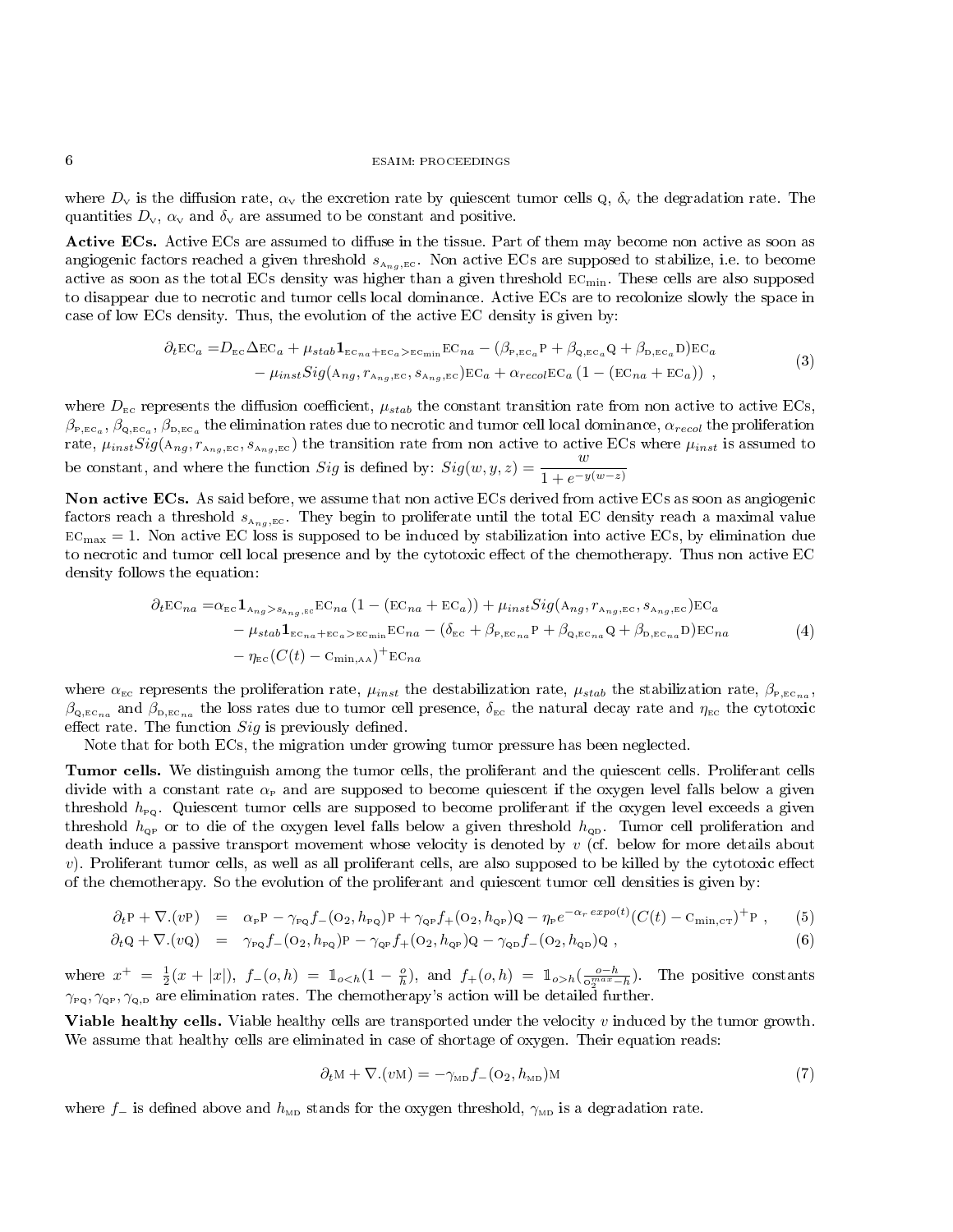#### Necrotic / apoptotic tumor and healthy cells.

Necrotic cells are supposed to result from quiescent cells and healthy cells if the oxygen level falls below some threshold  $h_{\rm qp}$  and  $h_{\rm MD}$ . They are gradually eliminated by macrophages due to inflammatory processes: we assume that these macrophages diffused from the surrounded functional blood vessels so we suppose that their concentration was proportional to the oxygen concentration. Necrotic cells are also supposed to be transported with velocity  $v$  by the growing tumor mass. So the evolution of the density of necrotic cells is given by:

$$
\partial_t \mathbf{D} + \nabla \cdot (v \mathbf{D}) = \gamma_{\mathbf{Q} \mathbf{D}} f_-(\mathbf{O}_d, h_{\mathbf{Q} \mathbf{D}}) \mathbf{Q} + \gamma_{\mathbf{M} \mathbf{D}} f_-(\mathbf{O}_2, h_{\mathbf{M} \mathbf{D}}) \mathbf{M} - \delta_{\mathbf{in} \mathbf{H}} \mathbf{O}_2 \mathbf{D}
$$
\n
$$
\tag{8}
$$

where  $f_$  is defined above and where  $\delta_{\text{infl}}$  represented the degradation rate due to macrophages.

Velocity. We assume that the cell movement due to the growing tumor mass follows a Darcy's law:

$$
v = -\nabla p \t{,} \t(9)
$$

where  $p$  is the pressure induced by the tumor growth. The velocity is supposed to be independant of the type of cells.

To prescribe an expression for the pressure  $p$ , we assumed that the total number of tumor, necrotic and healthy cells  $P + Q + D + M$  is constant (equal to 1) with respect to time when no chemotherapy is applied. So by summing equations (5) to (8), and using Darcy's law, we get:

$$
-\Delta p = \nabla \cdot v = \alpha_{\rm P} P - \delta_{\inf} O_2 D - \eta_{\rm P} e^{-\alpha_r \exp o(t)} (C(t) - C_{\min, cT})^+ P
$$
\n(10)

Chemotherapeutic agent. The chemotherapy acts on any proliferating cells, that is here on both proliferating tumor cells and non active ECs. We first assume that the concentration of the drug has to reach a threshold  $c_{min, cT}$  to be efficient on the proliferating tumor cells and a threshold  $c_{min,AA}$  on endothelial cells. As tumor cells tend to develop drug resistance, we assumed that this drug response was exponentially decreasing according to the total drug exposure  $expo(t) = \int_0^t C(\tau) d\tau$ . Remark that endothelial cells are genetically more stable and thus much less likely to become resistant.

The model. The model equations are summarized below.

$$
0 = D_{o} \Delta o_{2} - \delta_{o} o_{2} + \delta_{o} o_{2}^{max} E c_{a}
$$
  
\n
$$
0 = D_{v} \Delta A_{ng} + \alpha_{v} Q - \delta_{v} A_{ng}
$$
  
\n
$$
\partial_{t} E c_{a} = D_{E c} \Delta E c_{a} + \mu_{stab} I_{E c_{na} + E c_{a} > E c_{min}} E c_{na} - (\beta_{P, E c_{a}} P + \beta_{Q, E c_{a}} Q + \beta_{D, E c_{a}} D) E c_{a}
$$
  
\n
$$
-\mu_{inst} Sig(A_{ng}, r_{A_{ng}, E c}, s_{A_{ng}, E c}) E c_{a} + \alpha_{recol} E c_{a} (1 - (E c_{na} + E c_{a}))
$$
  
\n
$$
\partial_{t} E c_{na} = \alpha_{E c} 1_{A_{ng} > s_{A_{ng}, E c}} E c_{na} (1 - (E c_{na} + E c_{a})) + \mu_{inst} Sig(A_{ng}, r_{A_{ng}, E c}, s_{A_{ng}, E c}) E c_{a}
$$
  
\n
$$
-\mu_{stab} 1_{E c_{na} + E c_{a} > E c_{min}} E c_{na} - (\delta_{E c} + \beta_{P, E c_{na}} P + \beta_{Q, E c_{na}} Q + \beta_{D, E c_{na}} D) E c_{na}
$$
  
\n
$$
\partial_{t} P + \nabla.(v P) = \alpha_{p} P - \gamma_{p} f_{-}(o_{2}, h_{p q}) P + \gamma_{q} f_{+}(o_{2}, h_{q} P) Q - \eta_{p} e^{-\alpha_{r} \exp(t)} (C(t) - C_{min, cr}) + P
$$
  
\n
$$
\partial_{t} Q + \nabla.(v Q) = \gamma_{p} f_{-}(o_{2}, h_{p q}) P - \gamma_{q} f_{+}(o_{2}, h_{q} P) Q - \gamma_{q} f_{-}(o_{2}, h_{q} P) Q
$$
  
\n
$$
\partial_{t} M + \nabla.(v M) = -\gamma_{M D} f_{-}(o_{2}, h_{M D}) M
$$
  
\n
$$
\partial_{t} D + \nabla.(v D) = \gamma_{q} f_{-}(o_{2}, h_{q} P) Q + \gamma_{M D} f_{-}(o_{2}, h_{M D}) M - \delta_{in
$$

where  $Sig(w, y, z) = \frac{w}{1 + e^{-y(w-z)}}, f_{-}(o, h) = \mathbb{1}_{o < h}(1 - \frac{o}{h}), f_{+}(o, h) = \mathbb{1}_{o > h}(\frac{o-h}{o_2^{max}-h})$  et  $expo(t) = \int_0^t C(\tau)d\tau$ (see Figure 2).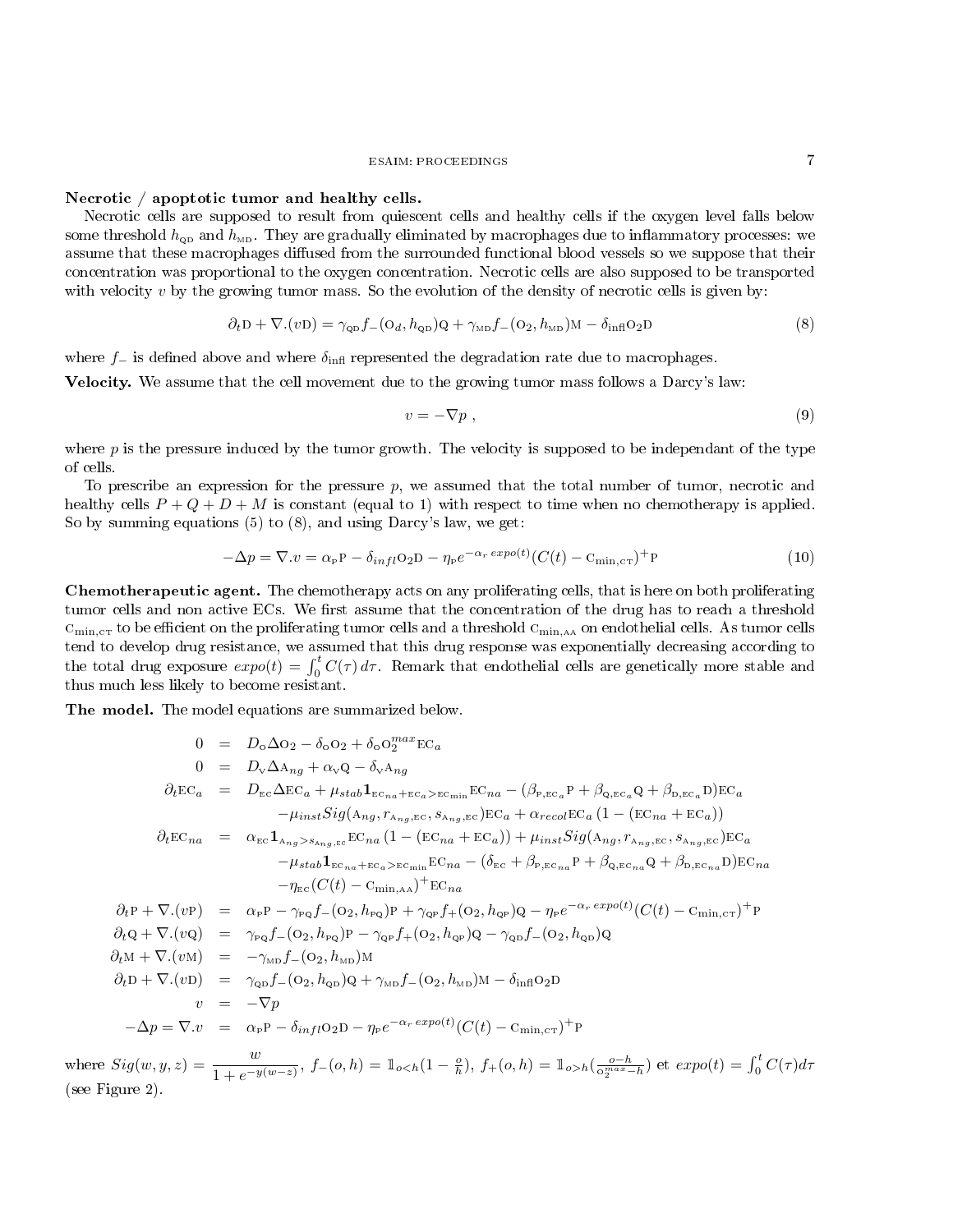

FIGURE 2. (Left). Graph of the function  $w \mapsto Sig(w, y, z)$  with  $y = r_{A_{ng}, E_{C}}$  and  $z = s_{A_{ng}, E_{C}}$ . (Right). Graph of the functions  $o \mapsto f_-(o, h)$  with  $h = h_{pq}$  and  $o \mapsto f_+(o, h)$  with  $h = h_{qp}$ .



FIGURE 3. Radial representation of initial data P, M and  $EC_a$  for the various simulations. Distances are in millimeters. The tumor is located at the center of the domain and has an initial radius of 0.1 mm

Boundary conditions. The computational domain is assumed to be large enough to avoid boundary effects. We assumed homogeneous Dirichlet boundary conditions, except for  $O<sub>2</sub>$  and M that were supposed to respectively satisfy  $o_2 = o_2^{max}$  and  $M = 1$  on the domain boundaries.

**Initial conditions.** We restrict in this paper to radially initial conditions (at time  $t = 0$ ):

$$
EC_{na} = 0, EC_a = \mathbb{1}_{x \notin tumor}, P = \mathbb{1}_{x \in tumor}, Q = 0, D = 0, M = \mathbb{1}_{x \notin tumor}
$$

where  $tumor$  corresponds to the initial tumor location, i.e., a circle (in 2D) or a sphere (in 3D) centered on the space location  $(0, 0)$  (in 2D),  $(0, 0, 0)$  (in 3D), whose radius is equal to  $r_{tumor}$  (see figure 3).

## 2.3. Discretization scheme

The assumption on the polar/spherical initial location of the tumor, implies a polar/spherical symmetry of the solution of the model. All the scalar quantities Y are thus functions  $Y(t, r)$  of the time and the radius r of the tumor and the velocity  $v = v(t, r)$  is radially oriented. The new domain of calculation is  $[0, T] \times [0, R]$ , and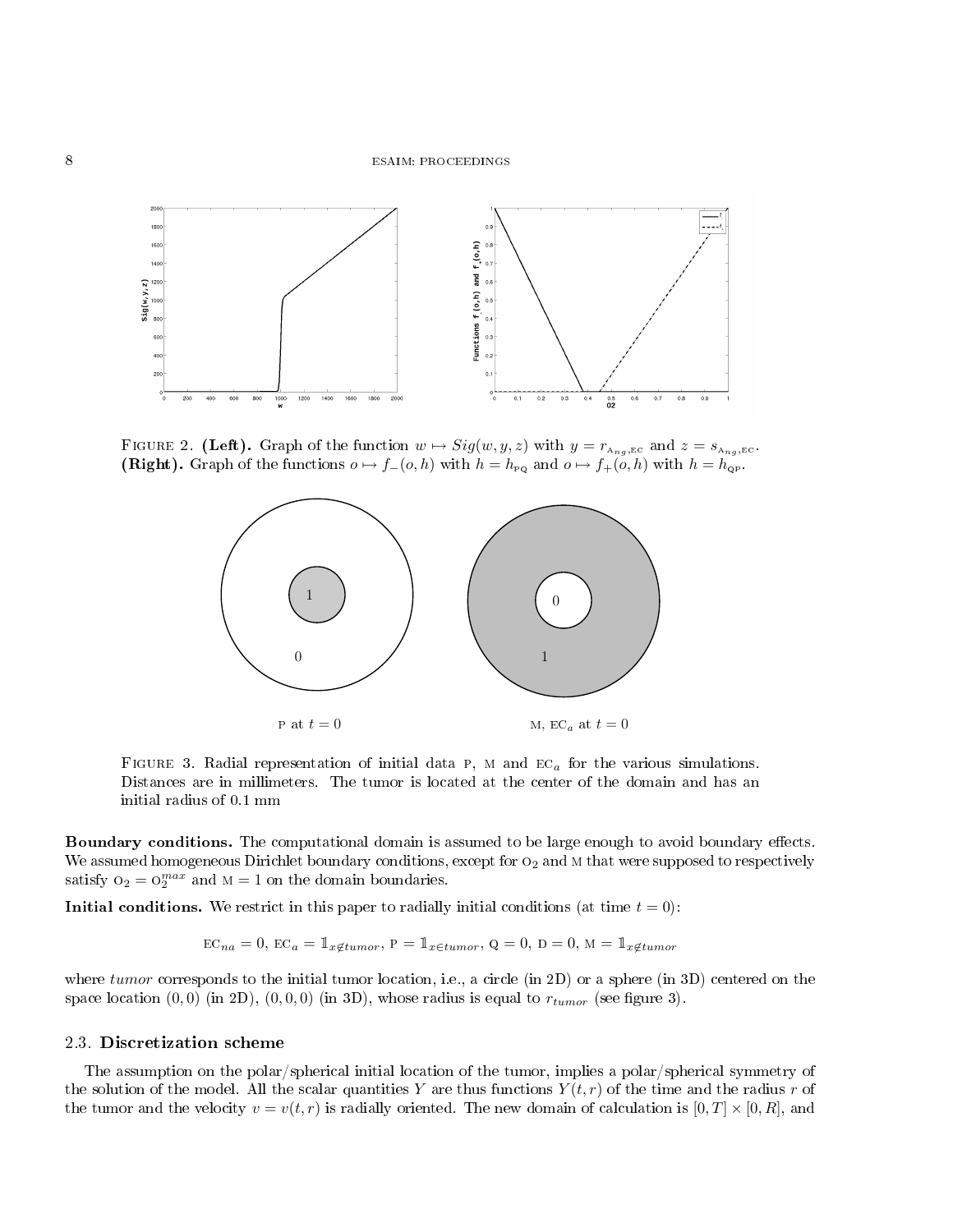the new set of equations just consists in replacing the two operators  $\Delta$  and  $\nabla$ · by

$$
\Delta \leftrightarrow \Delta_r := \frac{1}{r^{d-1}} \partial_r (r^{d-1} \partial_r \cdot) \text{ with } d \text{ the space dimension}
$$
  

$$
\nabla \leftrightarrow (\nabla \cdot)_r := \frac{1}{r^{d-1}} \partial_r (r^{d-1} \cdot).
$$

Let  $dt = \frac{1}{N}$  denote the time step; the time interval  $[0, T]$  is uniformly discretized by  $t_n = n dt$  for  $n = 0, \cdots, N$ . Let  $h = \frac{1}{M+1}$  the space step; the interval  $[0, R] = \bigcup_{i=1}^{M} J_i$  is split into M sub-interval  $J_i = [r_{i-\frac{1}{2}}, r_{i+\frac{1}{2}}]$  with  $r_{i+\frac{1}{2}} = ih$ . Let  $r_i = \frac{1}{2}(r_{i-\frac{1}{2}} + r_{i+\frac{1}{2}}) = (i - \frac{1}{2})h$  be the center of the intervals  $J_i$ . All the functions  $Y(t, r)$  are approximated at  $(t_n, r_i)$  by a quantity  $Y_i^n$ . Let  $Y^n$  be the vector  $Y^n = (Y_i^n)_{i=1,\dots,M}$ .

We use a semi-implicit Euler scheme for the time discretization. The terms treated implicitely are specified below:

$$
0 = D_{0} \Delta_{r}^{h} \mathbf{O}_{2}^{n+1} - \delta_{0} \mathbf{O}_{2}^{n+1} + \delta_{0} \mathbf{O}_{2}^{max} \mathbf{E} \mathbf{C}_{a}^{n}
$$
  
\n
$$
0 = D_{v} \Delta_{r}^{h} \mathbf{A}_{ng}^{n+1} + \alpha_{v} \mathbf{Q}^{n} - \delta_{v} \mathbf{A}_{ng}^{n+1}
$$
  
\n
$$
-\Delta_{r}^{h} p^{n+1} = \alpha_{p} \mathbf{P}^{n} - \delta_{infl} \mathbf{O}_{2}^{n+1} \mathbf{D}^{n} - \eta_{p} e^{-\alpha_{r} \exp(t_{n})} (C(t_{n}) - C_{\min, \text{CT}})^{+} \mathbf{P}^{n}
$$

$$
v^{n+1} = -\nabla_{n}^{h} p^{n+1}
$$
\n
$$
\frac{1}{dt} (EC_{na}^{n+1} - EC_{na}^{n}) = \alpha_{EC} \mathbf{1}_{A_{ng}^{n+1} > s_{A_{ng},EC}} EC_{na}^{n+1} (1 - (EC_{na}^{n} + EC_{a}^{n}))
$$
\n
$$
+ \mu_{inst} Sig(\Lambda_{ng}^{n+1}, r_{A_{ng},EC}, s_{A_{ng},EC}) EC_{a}^{n} - \mu_{stab} \mathbf{1}_{EC_{na}^{n}} + EC_{a}^{n} > EC_{min}^{n+1} \n- (\delta_{EC} + \beta_{P,EC_{na}} P^{n} + \beta_{Q,EC_{na}} Q^{n} + \beta_{D,EC_{na}} D^{n}) EC_{na}^{n+1}
$$
\n
$$
\frac{1}{dt} (EC_{a}^{n+1} - EC_{a}^{n}) = D_{EC} \Delta_{r}^{h} EC_{a}^{n+1} + \mu_{stab} \mathbf{1}_{EC_{na}^{n} + EC_{a}^{n} > EC_{min}} EC_{na}^{n+1}
$$
\n
$$
- (\beta_{P,EC_{a}} P^{n} + \beta_{Q,EC_{a}} Q^{n} + \beta_{D,EC_{a}} D^{n}) EC_{a}^{n+1}
$$
\n
$$
- \mu_{inst} Sig(\Lambda_{ng}^{n+1}, r_{A_{ng},EC}, s_{A_{ng},EC}) EC_{a}^{n+1}
$$
\n
$$
+ \alpha_{rec} \alpha_{EC} \alpha_{C}^{n} (1 - (EC_{na}^{n} + EC_{a}^{n}))
$$
\n
$$
\frac{1}{dt} (P^{n+1} - P^{n}) + (\nabla_{r})_{r}^{h} (v P^{n+1}) = \alpha_{P} P^{n} - \gamma_{Pq} f_{-} (O_{2}^{n+1}, h_{Pq}) P^{n+1} + \gamma_{QP} f_{+} (O_{2}^{n+1}, h_{QP}) Q^{n}
$$
\n
$$
- \eta_{P} e^{-\alpha_{r} exp(t_{n})} (C(t_{n}) - C_{min,cr}) + P^{n}
$$
\n
$$
\frac{1}{dt} (Q^{n+1} - Q^{n}) + (\nabla_{r})_{r}^{h} (v Q^{n+1}) = \gamma_{Pq} f_{-} (O_{2}^{n+1}, h_{Pq
$$

Note that this discretization preserves the mass balance equation  $P + Q + D + M = Cte$ , ie for all n,

 $\frac{1}{dt}$ (P

 $\frac{1}{dt}$ (Q

 $\frac{1}{dt}$ (D

$$
P^{n} + Q^{n} + D^{n} + M^{n} = 1.
$$

The finite volume discretization in space (see [20]) consists in multiplying all the equations by  $r^{d-1}$ , with  $d$ being the space dimension, and integrating the resulting equations over  $J_i$ . The diffusion terms

$$
\int_{J_i} r^{d-1} \Delta_r Y = \left[ r^{d-1} \partial_r Y \right]_{x_{i-\frac{1}{2}}}^{x_{i+\frac{1}{2}}}
$$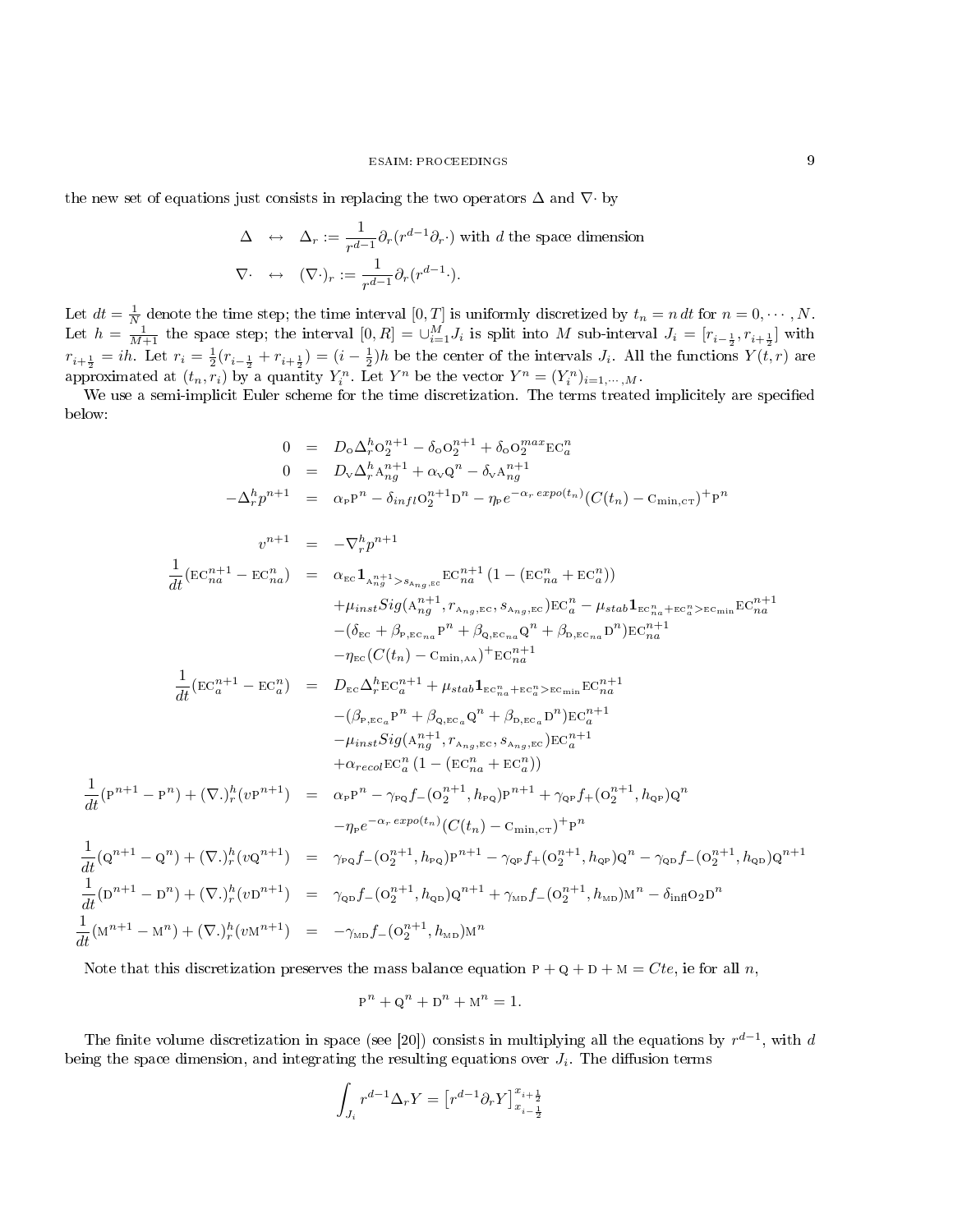are approximated by  $hr_i^{d-1} \Delta_r^h Y$  where for  $Y \in \mathbb{R}^M$ 

$$
hr_1^{d-1}(\Delta_r^h Y)_1 = r_{\frac{3}{2}}^{d-1} \frac{Y_2 - Y_1}{h}
$$
  
\n
$$
hr_i^{d-1}(\Delta_r^h Y)_i = r_{i+\frac{1}{2}}^{d-1} \frac{Y_{i+1} - Y_i}{h} - r_{i-\frac{1}{2}}^{d-1} \frac{Y_i - Y_{i-1}}{h}, i = 2, \cdots, M
$$
  
\n
$$
hr_M^{d-1}(\Delta_r^h Y)_M = r_{M+\frac{1}{2}}^{d-1} \frac{Y_{M+\frac{1}{2}} - Y_M}{\frac{h}{2}} - r_{M-\frac{1}{2}}^{d-1} \frac{Y_M - Y_{M-1}}{h},
$$

where  $Y_{M+\frac{1}{2}}$  is given by the boundary condition at  $r = R$ .

Note that the velocity v is then naturally approximated at the vertices  $r_{i+\frac{1}{2}}$  of the segments  $J_i$  by  $v_{i+\frac{1}{2}} =$  $\frac{1}{h}(p_{i+1}-p_i)$  for  $i=1,\cdots,M-1$  and  $v_{M+\frac{1}{2}}=\frac{2}{h}(0-p_M)$  using the homogeneous boundary condition on p at  $r = R$ . The velocity  $v_{\frac{1}{2}}$  can be taken equal to zero without loss of generality since it is always multiplied by  $r_{1 \over 2} = 0$ . The transport terms are then approximated thanks to an upwind scheme

$$
\int_{J_i} r^{d-1}(\nabla.)_r(vY) = [\partial_r(vY)]_{x_{i-\frac{1}{2}}}^{x_{i+\frac{1}{2}}} \sim hr_i^{d-1}(\nabla.)_r^h(vY)
$$

with

$$
hr_1^{d-1}((\nabla.)_r^h(vY))_1 = r_{\frac{3}{2}}^{d-1}(v_{\frac{1}{2}}^+Y_1 - v_{\frac{3}{2}}^-Y_2)
$$
  
\n
$$
hr_i^{d-1}((\nabla.)_r^h(vY))_i = r_{i+\frac{1}{2}}^{d-1}(v_{i+\frac{1}{2}}^+Y_i - v_{i+\frac{1}{2}}^-Y_{i+1}) - r_{i-\frac{1}{2}}^{d-1}(v_{i-\frac{1}{2}}^+Y_{i-1} - v_{i-\frac{1}{2}}^-Y_i), i = 2, \dots, M-1
$$
  
\n
$$
hr_M^{d-1}((\nabla.)_r^h(vY))_M = r_{M+\frac{1}{2}}^{d-1}(v_{M+\frac{1}{2}}^+Y_M - v_{M+\frac{1}{2}}^-Y_{M+\frac{1}{2}}) - r_{M-\frac{1}{2}}^{d-1}(v_{M-\frac{1}{2}}^+Y_{M-1} - v_{M-\frac{1}{2}}^-Y_M)
$$

where  $x^+ = \frac{1}{2}(|x|+x)$  and  $x^- = \frac{1}{2}(|x|-x)$  and  $Y_{M+\frac{1}{2}}$  is given by the boundary condition at  $r = R$ .

# 2.4. Parametrization

Values of most of all parameters used in the model were not directly given in the literature. By cross-checking data available in the literature, we could solely deduce "realistic" values of the model parameters. Consequently, basing ourselves on biological observations, we dened a set of rules to prescribe the model dynamics. We determined parameter values "by hand" so that the simulation results satisfy all these rules.

The basis of rules is a set of biological facts that enabled to limit the range of the "realistic" values of the model parameters. If this method did not make it possible to determine single set of parameter values, it enabled us to define sets of parameter values that led to realistic model dynamics. These biological rules are given below.

- (1) A tumor can grow until a diameter of 2 or 3 mm without developing angiogenesis.
- (2) In absence of new vascularization, the tumor stays dormant.
- (3) On the small part of healthy tissue considered here, the mean oxygen concentration is assumed to be constant in time and space.
- (4) In the hot spots of a tumor, the part of proliferant cells between tumor cells is of 20 to 30 %.
- (5) Resistance mechanisms make the tumor start growing again after 6 to 8 month in the MTD protocol.
- (6) Metronomic chemotherapies seem to be more ecient than MTD chemotherapies after 8 to 9 months.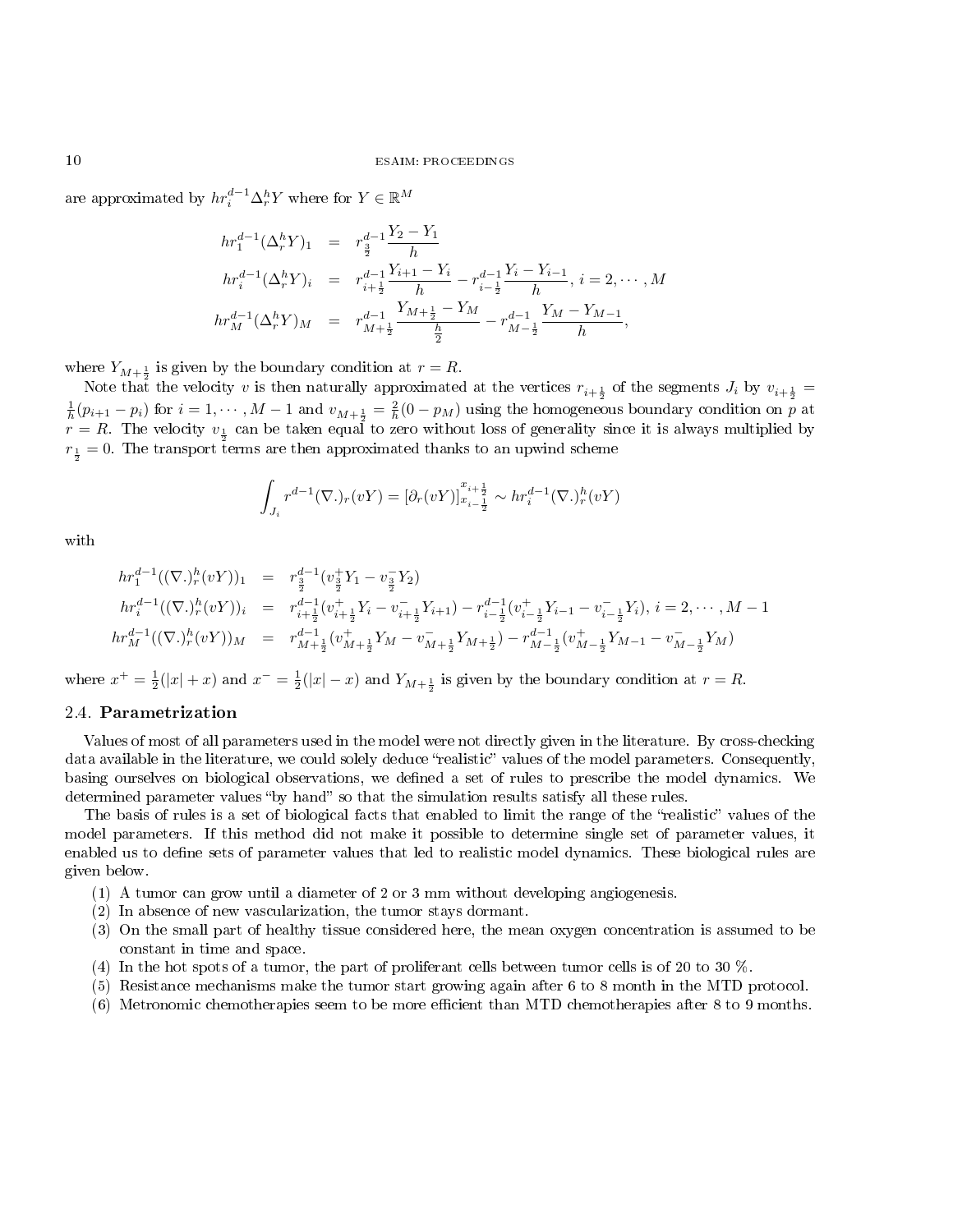|  |  |  |  |  | A "reference" set of parameter values. Distances are given in $1/10$ millimeters, time in weeks. |  |  |  |  |  |  |  |
|--|--|--|--|--|--------------------------------------------------------------------------------------------------|--|--|--|--|--|--|--|
|--|--|--|--|--|--------------------------------------------------------------------------------------------------|--|--|--|--|--|--|--|

| Parameters                                                | Reference value            | Meaning                                                                  |
|-----------------------------------------------------------|----------------------------|--------------------------------------------------------------------------|
| $D_{\rm o}$                                               | 0.1                        | Diffusion coefficient of oxygen in the tissues                           |
| $\delta_{\rm o}$                                          | 0.005                      | Coefficient of elimination of the oxygen                                 |
| $0_2^{max}$                                               | $\mathbf{1}$               | Normal concentration of $O2$ in the tissue                               |
| $D_{\rm v}$                                               | $\overline{2}$             | Diffusion coefficient for $A_{ng}$                                       |
| $\delta_{\rm v}$                                          | $210^{-4}$                 | Coefficient of spontaneous degradation                                   |
| $\alpha_{\rm v}$                                          | $\overline{4\,10^{-3}}$    | Coefficient of $A_{nq}$ production by quiescent cells (vascular growth)  |
|                                                           | $\theta$                   | Coefficient of $A_{ng}$ production by quiescent cells (avascular growth) |
| $\alpha_{\text{\tiny EC}}$                                | 40                         | Proliferation coefficient: $EC_{na} \rightarrow EC_{na}$                 |
| $s_{A_{ng},EC}$                                           | $\overline{0.2}$           | Threshold on $A_{ng}$ that control EC proliferation                      |
| $r_{A_{ng},E}$                                            | 10 <sup>3</sup>            | Transfer parameter involved in the $A_{ng}$ control of EC proliferation  |
| $\mu_{inst}$                                              | 0.4                        | Transfer coefficient: $EC_a \rightarrow EC_{na}$                         |
| $\mu_{stab}$                                              | $\overline{20}$            | Transfer coefficient: $EC_{na} \rightarrow EC_a$                         |
| $\mathrm{EC}_{\mathrm{min}}$                              | 0.5                        | Threshold involved in the transfer $EC_{na} \rightarrow EC_a$            |
| $\delta_{\scriptscriptstyle\mathrm{EC}}$                  | 0.04                       | Coefficient of $EC_{na}$ degradation                                     |
| $\beta_{\text{\tiny P},\underline{\text{\tiny EC}}_{na}}$ | $\sqrt{4}$                 | Coefficient of $EC_{na}$ degradation by proliferating cells P            |
| $\beta_{\text{\tiny Q},\text{\tiny EC}_{na}}$             | $\overline{8}$             | Coefficient of $EC_{na}$ degradation by quiescent cells $Q$              |
| $\beta_{\text{\tiny D},\text{\tiny EC}_{na}}$             | $\overline{40}$            | Coefficient of $EC_{na}$ degradation by dead cells D                     |
| $D_{\scriptscriptstyle\rm EC}$                            | $\mathbf{1}$               | Diffusion coefficient for $EC_a$                                         |
| $\alpha_{recol}$                                          | 10                         | Recolonization rate of $EC_a$                                            |
| $\beta_{\text{\tiny{P}},\text{\tiny{EC}}_{a}}$            | 13                         | Coefficient of $EC_a$ degradation by proliferating cells P               |
| $\beta_{\text{\tiny Q},\text{\tiny EC}_a}$                | $\overline{36}$            | Coefficient of $EC_a$ degradation by quiescent cells $Q$                 |
| $\beta_{\text{\tiny D,EC}_a}$                             | $\overline{140}$           | Coefficient of $EC_a$ degradation by dead cells D                        |
| $\alpha_{\rm P}$                                          | 0.5                        | Proliferation rate of P                                                  |
| $\gamma_{\rm PQ}$                                         | $\overline{3}$             | Transfer coefficient $P \rightarrow Q$ acting when $O_2$ small           |
| $\gamma_{\text{\tiny Q} \, \text{\tiny P}}$               | $\overline{3}$             | Transfer coefficient $Q \rightarrow P$ acting when $O_2$ large           |
| $\gamma_{\text{\tiny Q\,D}}$                              | $\overline{3}$             | Transfer coefficient $Q \rightarrow D$ acting when $O_2$ small           |
| $\gamma_{\mbox{\tiny MD}}$                                | $\overline{3}$             | Transfer coefficient $M \to D$ acting when $O_2$ small                   |
| $h_{\rm PQ}$                                              | 0.38                       | $o_2$ threshold involved in the transfer $P \rightarrow Q$               |
| $h_{\text{QP}}$                                           | 0.45                       | $o_2$ threshold involved in the transfer $Q \rightarrow P$               |
| $h_{\text{qp}}$                                           | 0.18                       | $o_2$ threshold involved in the transfer $Q \rightarrow D$               |
| $h_{\rm{MD}}$                                             | 0.25                       | $o_2$ threshold involved in the transfer $M \rightarrow D$               |
| $\delta_{infl}$                                           | 8.333                      | Elimination coefficient of dead cells by inflammatory system             |
| $\eta_P$                                                  | $10^{-3}$                  | Efficiency coefficient of the drug on P                                  |
| $\eta_{\scriptscriptstyle\rm EC}$                         | 0.14                       | Efficiency coefficient of the drug on $EC_{na}$                          |
| $\alpha_r$                                                | $1.\overline{1}$ $10^{-4}$ | Drug resistance coefficient of P                                         |
| $r_{tumor}$                                               | $\mathbf 1$                | Initial size of the tumor                                                |
| $c_{min,cr}$                                              | 950                        | Efficiency threshold on the cytotoxic effect of the drug                 |
| $C_{\min,AA}$                                             | 655                        | Efficiency threshold on the anti-angiogenic effect of the drug           |

# 3. Results

# 3.1. Without treatment

First, simulations without treatment were made with this model of tumor growth. We have started by reproducing and comparing the growth of tumors able to produce angiogenic factors and thus new vascularization, we will refer as vascular tumor growth, and tumors not able to produce angiogenic factors, we will refer as avascular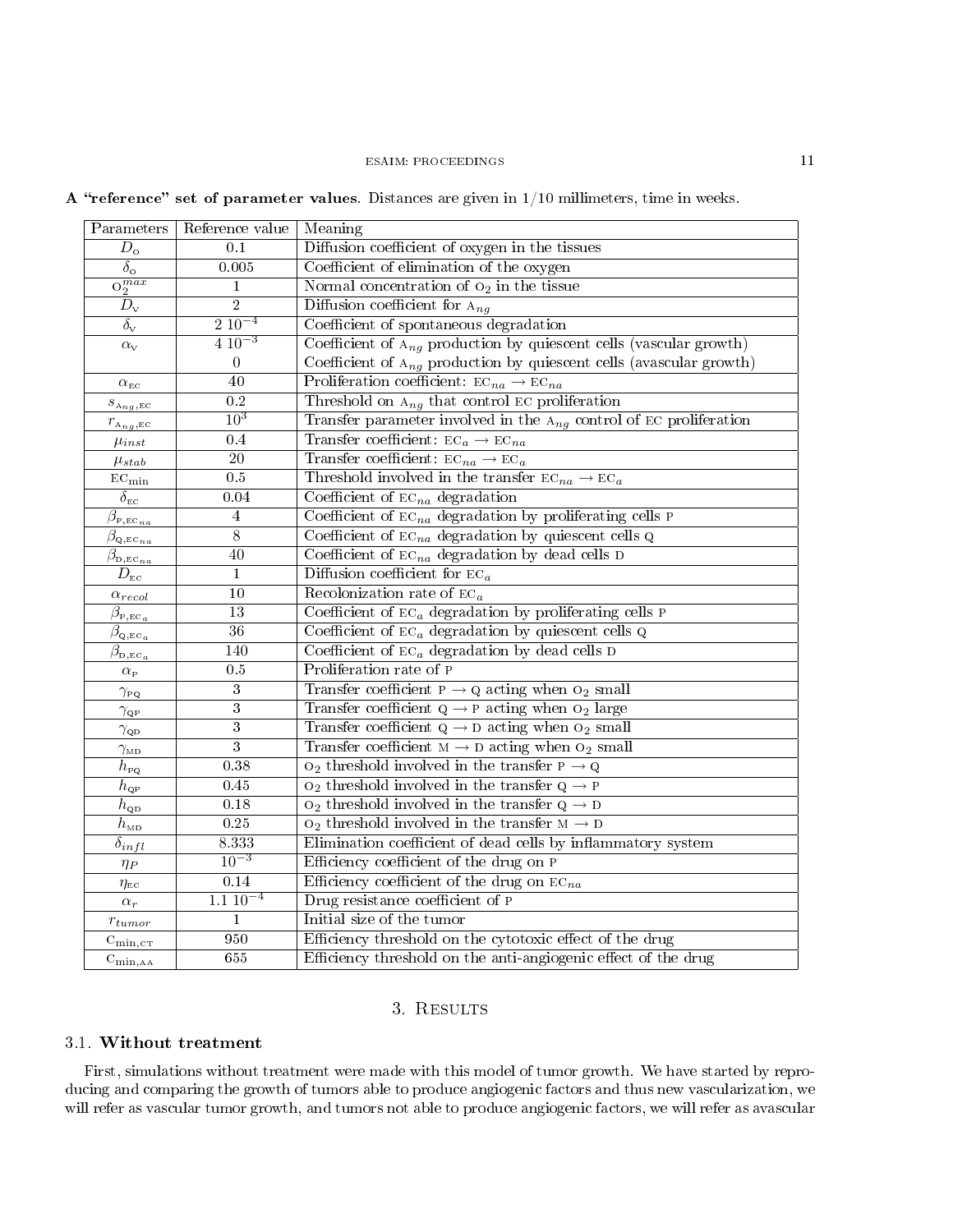tumor growth. Of course, a tumor able to produce angiogenic factors starts its growth without modifying the vascularization thus it starts with an avascular growth.

We recall that Figure 3 presents the initial tumor for all the following simulations. Particularly, we assume that the tumor has an initial diameter of 0.2 millimeter and is centered in the domain (so centered at  $r = 0$ ). Figure 4 presents the time evolution of the tumor in an avascular setting ( $\alpha_V = 0$ ) and in a vascular setting  $(\alpha_V > 0)$ . Times are in weeks and distances in millimeters. We observe that in both cases, proliferant cells reproduce and make the tumor grows until the vascularization is not sufficient to provide energy for every cell. Part of the proliferant tumor cells becomes quiescent (from  $t \geq 4$ ) and then die (from  $t \geq 7$ ). Then in the avascular case, the elimination of dead cells by the immune system compensates with the proliferation of proliferant cells and the tumor stops growing (from  $t \geq 15$ ) and the all system converges to a stationary state.

Meanwhile in the vascular case, once quiescent cells appeared, they produce angiogenic factors which triggers proliferation of endothelial cells. The endothelial cells thus settle at the periphery of the tumor, supplying oxygen to the tumor and allowing growth to pursue.

We observe that the tumor grows until it reaches a maximum diameter between 2 and 3 mm. The tumor does not shrink, it stays still waiting for better conditions for growing. This result is consistent with the biological literature [29, 38, 54].

Figure 5 compares the dynamics for avascular and vascular tumors. We can observe that rules (1)-(4) have been here respected.

# 3.2. Comparison of MTD and metronomic chemotherapies

Let us now test what is the effect of chemotherapy on the tumor growth. The treatment starts at the beginning of the 15th week. We compare two different types of protocol classically used for unresectable glioblastoma. The Maximal Tolerated Dose (MTD) protocol is the protocol described in [43]. The drug (Temozolomide) is administered with 5 intravenous injections of 200 mg/m<sup>2</sup>/day at the first 5 days of a cycle. The cycle is assumed to last for 21 days. In the sequel, the standard patient is supposed to have a body area around  $1.7\mathrm{m}^2$ . We simulate here the case where 12 cycles of chemotherapy are administered.

The metronomic protocol is taken from [4]. The drug (Temozolomide) is per os administered each day during 42 days at a dose of 65  $mg/m^2/day$  or 85mg/m<sup>2</sup>/day, followed by a pause of 7 days. The number of cycles of chemotherapy is not limited in that case.

Figure 6 compares the evolution of the tumor volume depending on the type of protocol used. We can notice that the MTD protocol is clearly more efficient than the metronomic one at the beginning of the treatment, but due to resistance mechanisms, the cytotoxic effect of the MTD chemotherapy decreases after few cycles of treatment. Thus the metronomic protocol becomes more efficient than the MTD one after approximately 8 months. The tumor volume decreases in the metronomic protocol is mainly due to anti-angiogenic effect and thus is less sensible to acquired resistances. However, the decrease of the tumor volume in the metronomic protocol is very slow. We also note that the metronomic treatment fails at doses too low. It is interesting to observe that at the dose 65 mg/m<sup>2</sup>/day the tumor volume still grows though very slowly. This is a consequence of the probable existence of a biological threshold below which the drug loose its efficiency. In the model, this fact is expressed through the presence of thresholds  $C_{min,CT}$  and  $C_{min,AA}$ .

Remark that the rules  $(5)-(6)$  are again satisfied for this chemotherapeutic agent.

Note that the pharmacodynamics as well as the pharmacokinetics of the drugs have not been taken into account in this work. The concentration  $C(t)$  of the drug is simply linked to the administered dose as shown in Figure 6 (Right). It is well known in particular that the PK of intravenous injections and per os administration are very different. The introduction of the  $PK/PD$  of the drug will be fundamental in view of clinical applications of the model.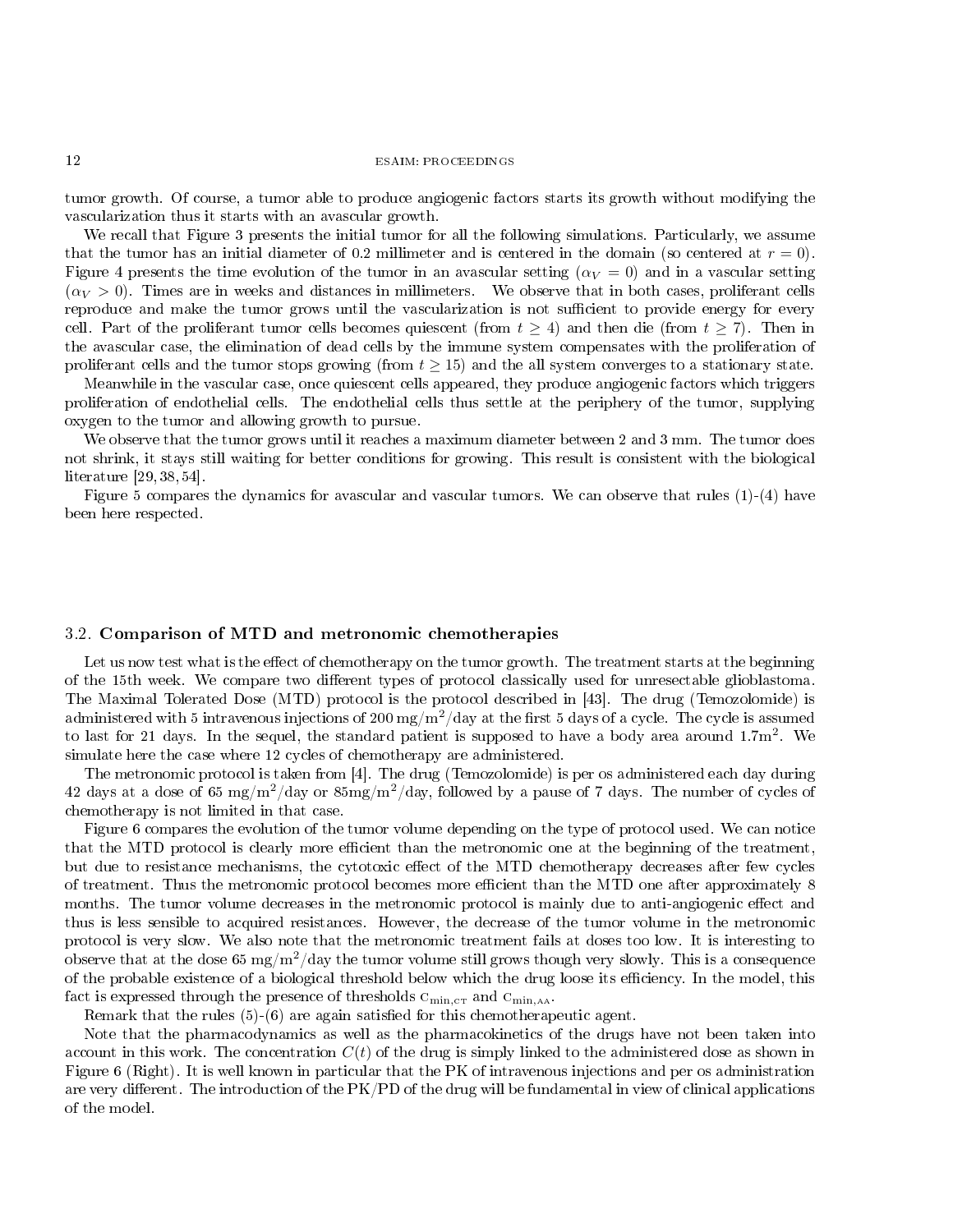

Figure 4. Comparison of avascular (left) and vascular (right) tumor growth. Times are given in weeks and distances in millimeters.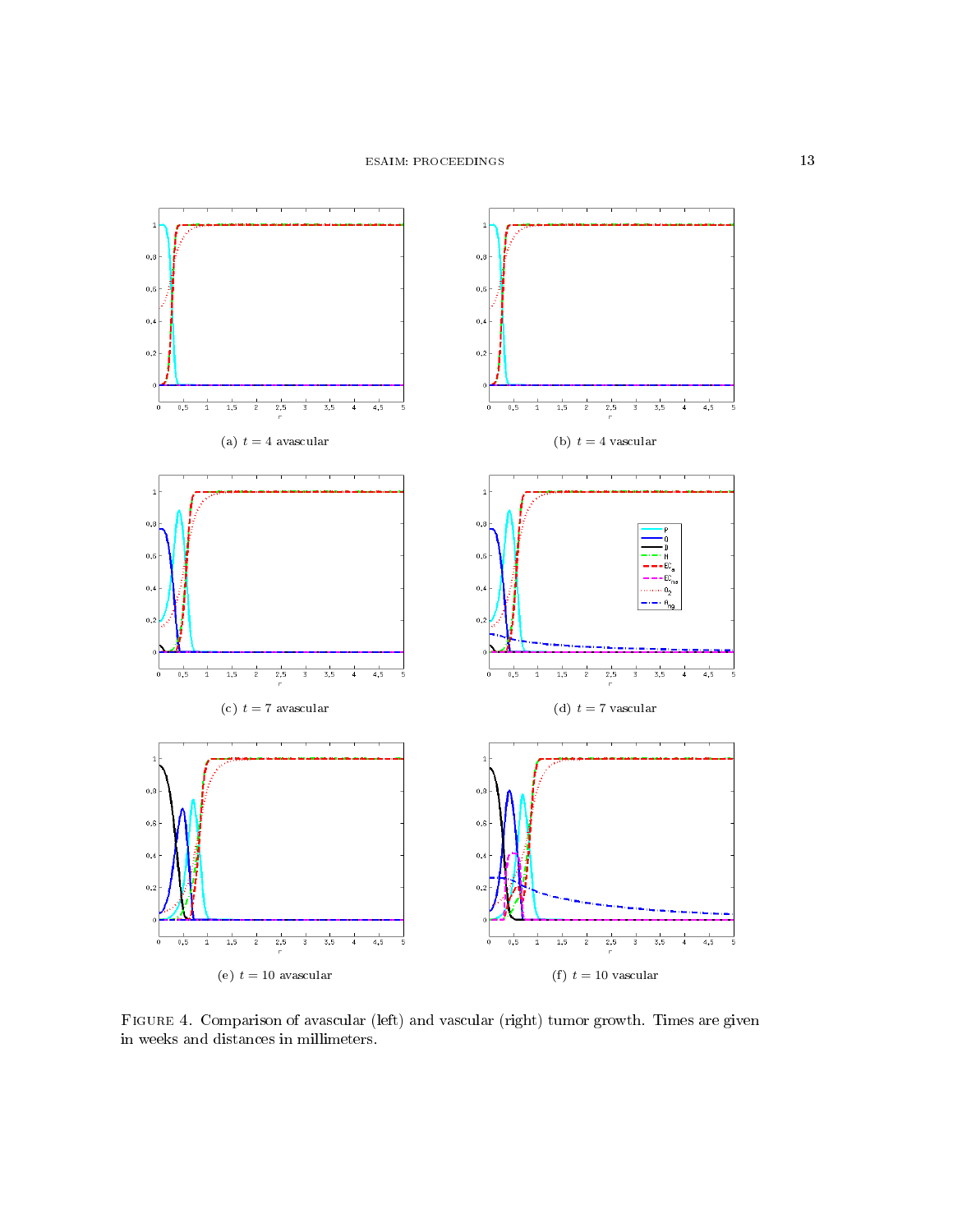

Figure 4. Comparison of avascular (left) and vascular (right) tumor growth. Times are given in weeks and distances in millimeters. (continued)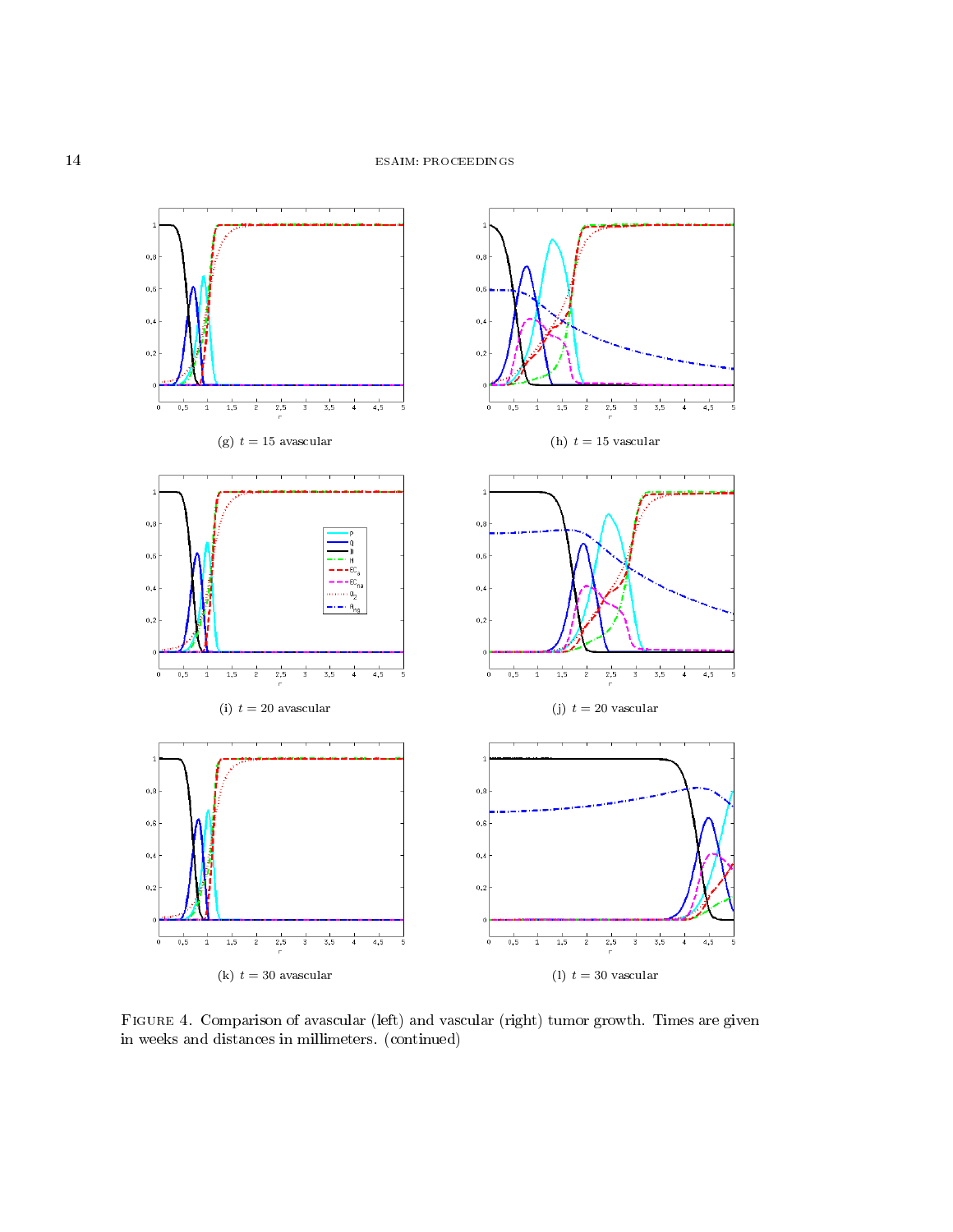

FIGURE 5. Comparison of tumor volumes  $(P + Q + D)$  depending on time for "vascular" and "avascular" tumor growth. Time is in months and volumes are in  $mm^2$ . We show here that angiogenesis promotes tumor growth, which would otherwise be stabilized.



FIGURE 6. Left. Comparison of tumor volumes  $(P + Q + D)$  without treatment, with MTD chemotherapy and with metronomic chemotherapy depending on the time in month. Volumes are given in mm<sup>2</sup>. Right. The pulsed concentration  $t \mapsto C(t)$  of Temozolomide for the different protocols.

# 4. Conclusion and discussion

Nowadays, the paradigm of metronomic chemotherapies is a challenge in oncology, it would have good efficiency while limiting toxicities. However, to improve the efficiency of a metronomic chemotherapy, it is essential to be able to answer some clinical questions: What is a small dose? What is the most appropriate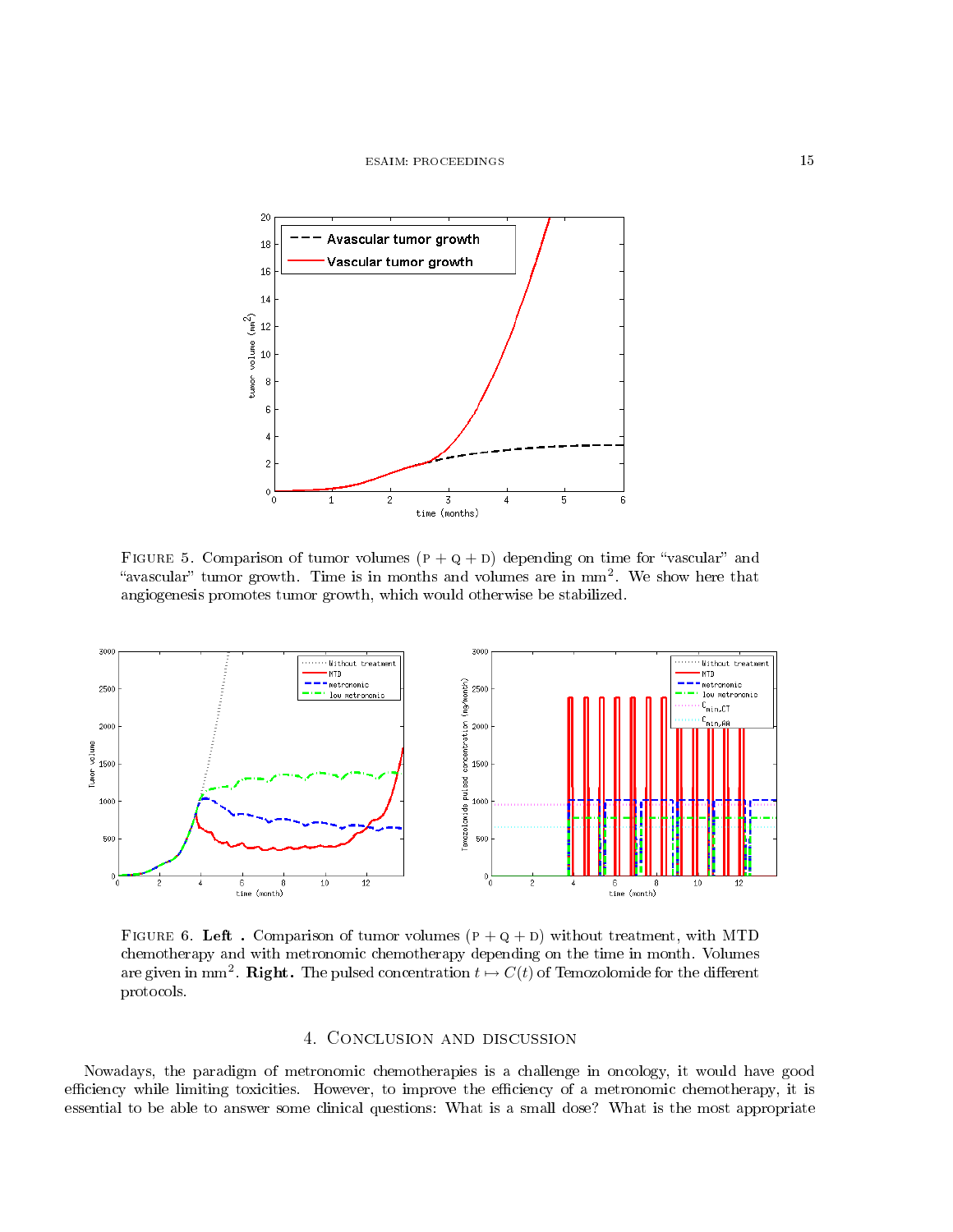dose? What is the best rhythm for the drug administration? How chronology of drug administration between metronomic chemotherapy and anti-angiogenic impacts the effect of the therapy? This present work is a first step in the construction of a numerical tool able to give answers to all these questions.

The model proposed here, that combines the dynamics of tumors cells and endothelial cells in interaction thanks to molecules as oxygen and angiogenic factors, enables us to reproduce the expected efficiency of MTD and metronomic schedule in the case of Temozolomide chemotherapy. These first results are hopeful. Of course, this model is not restricted to the administration of Temozolomide and can be adapted to any kind of chemotherapy, in particular to any cocktails of anti-cancer agents. To take into account the clinical reality of the drugs' effects, we will have to enrich the model using a pharmacokinetics and pharmacodynamics  $(PK/PD)$ model for each drug administrated.

Furthermore, we exhibit here a good set of parameter values suitable for a glioblastoma non treated or treated by Temozolomide. In practice, there exists a huge variability of these parameters due to both the type of cancer or the diversity of metabolism in the patients. Thus a clinical transfer of such a huge system requires to reduce the set of parameters. A careful parametric study of the system as well as new biological quantitative rules will help us to identify a small set of parameters crucial for such dynamics.

Note that we present here results for tumors that are radially distributed, but of course the model could handle any kind of tumor shape, just by changing initial condition. In the same way, it could be interesting to take into account the heterogeneity of the tumor, by considering anisotropic diffusion of the different quantities.

## **REFERENCES**

- [1] N. André, L. Padovani, and E. Pasquier. Metronomic scheduling of anticancer treatment: the next generation of multitarget therapy? Future Oncol.,  $3:385-94$ , 2011.
- [2] D. Balding and D. McElwain. A mathematical model of tumour-induced capillary growth. *J Theor Biol*, 114(1):53-73, May 1985.
- [3] D. Barbolosi and A. Iliadis. Optimizing drug regimens in cancer chemotherapy: a simulation study using a PK-PD model.  $Comput$  Biol Med, 31:157-172, 2001.
- [4] S. Baruchel, M. Diezi, D. Hargrave, D. Stempak, J. Gammon, A. Moghrabi, M. Coppes, C. Fernandez, and E. Bouffet. Safety and pharmacokinetics of temozolomide using a dose-escalation, metronomic schedule in recurrent paediatric brain tumours. Eur. J. Cancer,  $42:2335-2342$ ,  $2006$ .
- [5] S. Benzekry, N. André, A. Benabdallah, J. Ciccolini, C. Faivre, F. Hubert, and D. Barbolosi. Modelling the impact of anticancer agents on metastatic spreading. Mathematical Modelling of Natural Phenomena, 7(1):306-336, 01/2012 2012.
- [6] S. Benzekry, G. Chapuisat, J. Ciccolini, A. Erlinger, and F. Hubert. A new mathematical model for optimizing the combination between antiangiogenic and cytotoxic drugs in oncology. Comptes Rendus de l'Académie des Sciences - Series I - Mathematics, 350:2328, 2012.
- [7] F. Billy, J. Clairambault, O. Fercoq, S. Gaubert, T. Lepoutre, T. Ouillon, and S. Saito. Synchronisation and control of proliferation in cycling cell population models with age structure. Math. Comp. Simul., 2012. in press, available on line Apr. 2012.
- [8] F. Billy, B. Ribba, O. Saut, H. Morre-Trouilhet, T. Colin, D. Bresch, J.-P. Boissel, E. Grenier, and J.-P. Flandrois. A pharmacologically based multiscale mathematical model of angiogenesis and its use in investigating the efficacy of a new cancer treatment strategy. Journal of Theoretical Biology, 260(4):545-562, 2009.
- [9] D. Bresch, T. Colin, E. Grenier, B. Ribba, and O. Saut. Computational modeling of solid tumor growth: the avascular stage.  $SIAM$  J. Sci. Comput.,  $32(4):2321-2344$ , 2010.
- [10] C. Breward, H. Byrne, and C. Lewis. A multiphase model describing vascular tumour growth. Bull Math Biol, 65(4):609-640, Jul 2003.
- [11] T. Browder, C. Butterfield, B. Kraling, B. Shi, B. Marshall, M. O'Reilly, and J. Folkman. Antiangiogenic scheduling of chemotherapy improves efficacy against experimental drug-resistant cancer. Cancer Res.,  $60(7):1878-1886$ , 2000.
- [12] H. Byrne and M. Chaplain. Growth of nonnecrotic tumors in the presence and absence of inhibitors. Math Biosci, 130(2):151-181, Dec 1995.
- [13] H. Byrne and M. Chaplain. Mathematical models for tumour angiogenesis: numerical simulations and nonlinear wave solutions. Bull Math Biol,  $57(3):461-486$ , May 1995.
- [14] M. Chaplain. The mathematical modelling of tumour angiogenesis and invasion. Acta Biotheor, 43(4):387-402, Dec 1995.
- [15] M. Chaplain, S. Giles, B. Sleeman, and R. Jarvis. A mathematical analysis of a model for tumour angiogenesis. J Math Biol, 33(7):744-770, 1995.
- [16] M. Chaplain, S. McDougall, and A. Anderson. Mathematical modeling of tumor-induced angiogenesis. Annu Rev Biomed Eng, Apr 2006.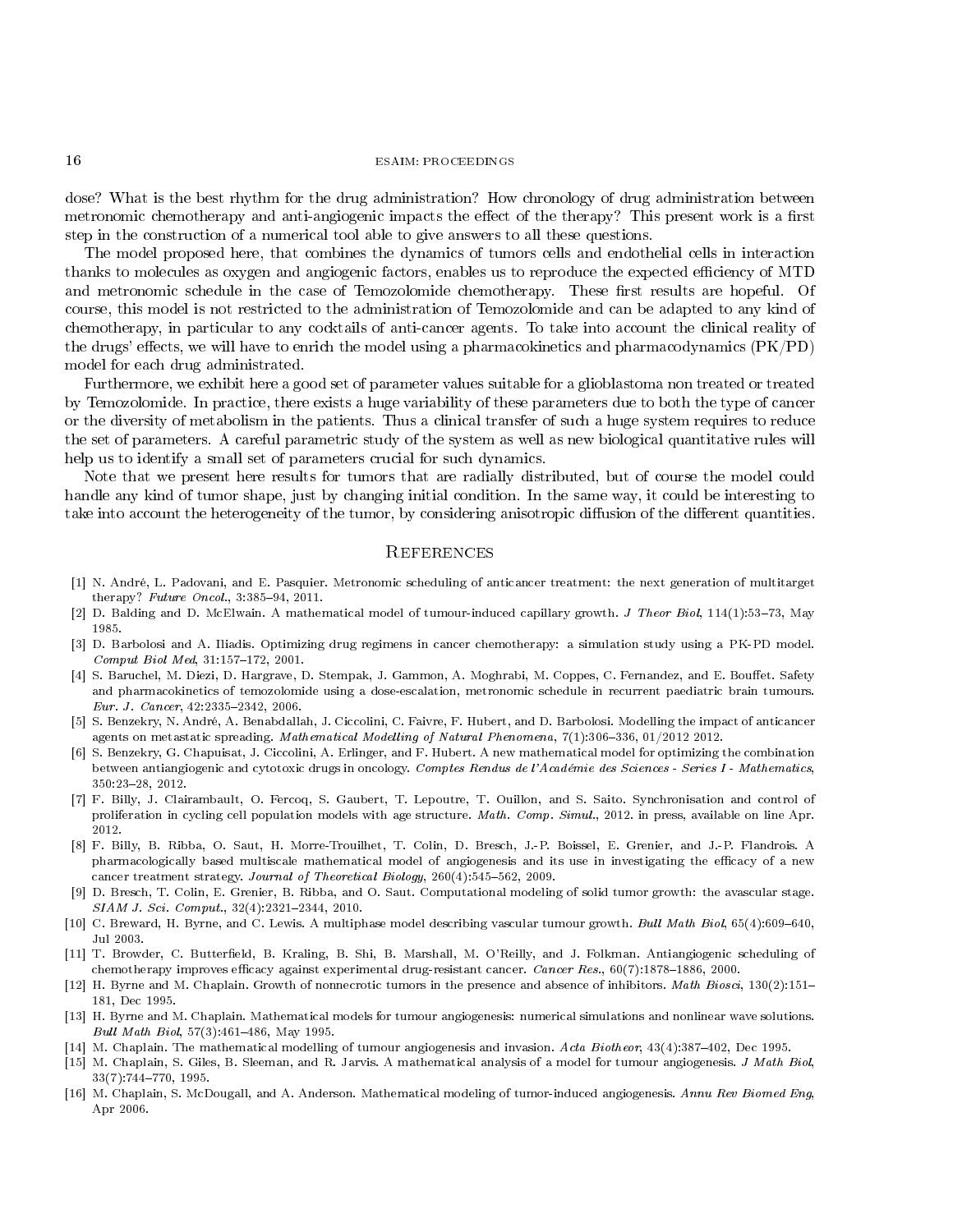- [17] M. Chaplain and A. Stuart. A model mechanism for the chemotactic response of endothelial cells to tumour angiogenesis factor. IMA J Math Appl Med Biol,  $10(3):149-168$ , 1993.
- [18] E. De Angelis and L. Preziosi. Advection-diffusion models for solid tumour evolution in vivo and related free boundary problem. Math. Models Methods Appl. Sci.,  $10(3):379-407$ , 2000.
- [19] A. Ergun, K. Camphausen, and L. M. Wein. Optimal scheduling of radiotherapy and angiogenic inhibitors. Bull Math Biol,  $65(3):407-424$ , 2003.
- [20] R. Eymard, T. Gallouët, and R. Herbin. Finite volume methods. In Handbook of numerical analysis, Vol. VII, Handb. Numer. Anal., VII, pages 713-1020. North-Holland, Amsterdam, 2000.
- [21] C. Faivre, D. Barbolosi, and A. Iliadis. On determining the mtd for phase I trials in pediatric oncology. Curr Top Med Chem, Sep 2012.
- [22] J. Folkman. Tumor angiogenesis: therapeutic implications. N Engl J Med,  $285(21):1182-1186$ , Nov 1971.
- [23] J. Folkman. Anti-angiogenesis : New concept for therapy of solid tumors. Annals of Surgery, 175(3), 1971-1972.
- [24] H. B. Frieboes, M. E. Edgerton, J. P. Fruehauf, F. R. A. J. Rose, L. K. Worrall, R. A. Gatenby, M. Ferrari, and V. Cristini. Prediction of drug response in breast cancer using integrative experimental/computational modeling. Cancer Res, 69(10):4484-4492, May 2009.
- [25] S. GW. Role of optimal control theory in cancer chemotherapy. Mathematical Biosciences, 101:237-284, 1990.
- [26] P. Hahnfeldt, J. Folkman, and L. Hlatky. Minimizing long-term tumor burden: the logic for metronomic chemotherapeutic dosing and its antiangiogenic basis. J Theor Biol,  $220(4):545-554$ , Feb 2003.
- [27] P. Hahnfeldt, D. Panigrahy, J. Folkman, and L. Hlatky. Tumor development under angiogenic signaling: a dynamical theory of tumor growth, treatment response, and postvascular dormancy. Cancer Res, 59(19):4770-4775, Oct 1999.
- [28] D. Hanahan, G. Bergers, and E. Bergsland. Less is more, regularly: metronomic dosing of cytotoxic drugs can target tumor angiogenesis in mice. J. Clin. Invest.,  $105:1045-1047$ , 2000.
- [29] D. Hanahan and J. Folkmann. Patterns and emerging mechanisms of the angiogenic switch during tumorigenesis. Cell, 86:353-64, 1996.
- [30] C. Hogea, B. Murray, and J. Sethian. Simulating complex tumor dynamics from avascular to vascular growth using a general level-set method. *J Math Biol*,  $53(1):86-134$ , Jul 2006.
- [31] A. Iliadis and D. Barbolosi. Optimizing drug regimens in cancer chemotherapy by an efficacy-toxicity mathematical model.  $Comput~Biomed~Res, 33:211-226, 2000.$
- [32] T. L. Jackson. Vascular tumor growth and treatment: consequences of polyclonality, competition and dynamic vascular support. J. Math. Biol., 44(3):201-226, 2002.
- [33] T. L. Jackson and H. M. Byrne. A mathematical model to study the effects of drug resistance and vasculature on the response of solid tumors to chemotherapy. Math. Biosci.,  $164(1)$ :17-38, 2000.
- [34] R. S. Kerbel. Inhibition of tumor angiogenesis as a strategy to circumvent acquired resistance to anti-cancer therapeutic agents. Bioessays, 13:31-36, 1991.
- [35] P. Kevrekidis, N. Whitaker, D. Good, and G. Herring. Minimal model for tumor angiogenesis. Phys Rev E Stat Nonlin Soft Matter Phys, 73(6 Pt 1):061926, Jun 2006.
- [36] G. Klement, S. Baruchel, J. Rak, S. Man, K. Clark, D. Hicklin, P. Bohlen, and R. Kerbel. Continuous low-dose therapy with vinblastine and vegf receptor-2 antibody induces sustained tumor regression without overt toxicity. J Clin Invest., 105(8):R15-R24, 2000.
- [37] U. Ledzewicz, H. Maurer, and H. Schättler. Optimal and suboptimal protocols for a mathematical model for tumor antiangiogenesis in combination with chemotherapy. Mathematical Biosciences and Engineering, 8:307-323, 2011.
- [38] T. M. Klaas breur medal lecture 1985. the growth and progression of human tumors: implications for management strategy. Radiother. Oncol.,  $6(3):167-84$ , 1986.
- [39] D. Majumder. Tumor angiogenesis based analytical model for the assessment of MCT and MTD chemotherapeutic strategies in cancer. *J. Biol. Systems*,  $18(4)$ :749-761, 2010.
- [40] D. Majumder and A. Mukherjee. Patho-physiologically based logistics for treatment of cancer. Journal of Biological Systems,  $14(4):631-650, 2006.$
- [41] C. Meille, J. Gentet, D. Barbolosi, N. AndrÂľ, F. Doz, and A. Iliadis. New adaptive method for phase i trials in oncology. Clinical Pharmacology and Therapeutics, 83:873-881, 2008.
- [42] A. Mukherjee and D. Majumder. Mathematical modelling for the assessment of the effect of drug application delays in metronomic chemotherapy of cancer due to physiological constraints. *Biosystems*,  $91(1):108-116$ , Jan 2008.
- [43] H. Nicholson, C. Kretschmar, M. Krailo, M. Bernstein, R. Kadota, D. Fort, H. Friedman, M. Harris, N. Tedeschi-Blok, C. Mazewski, J. Sato, and G. Reaman. Phase 2 study of temozolomide in children and adolescents with recurrent central nervous system tumors: a report from the children's oncology group. Cancer, 110(7):1542-50, 2007.
- [44] A. d. Onofrio. Rapidly acting antitumoral antiangiogenic therapies. Phys Rev E Stat Nonlin Soft Matter Phys, 76(3 Pt 1):031920, 2007.
- [45] A. d. Onofrio and A. Gandolfi. Tumour eradication by antiangiogenic therapy: analysis and extensions of the model by Hahnfeldt et al. (1999). Math. Biosci., 191:159-184, 2004.